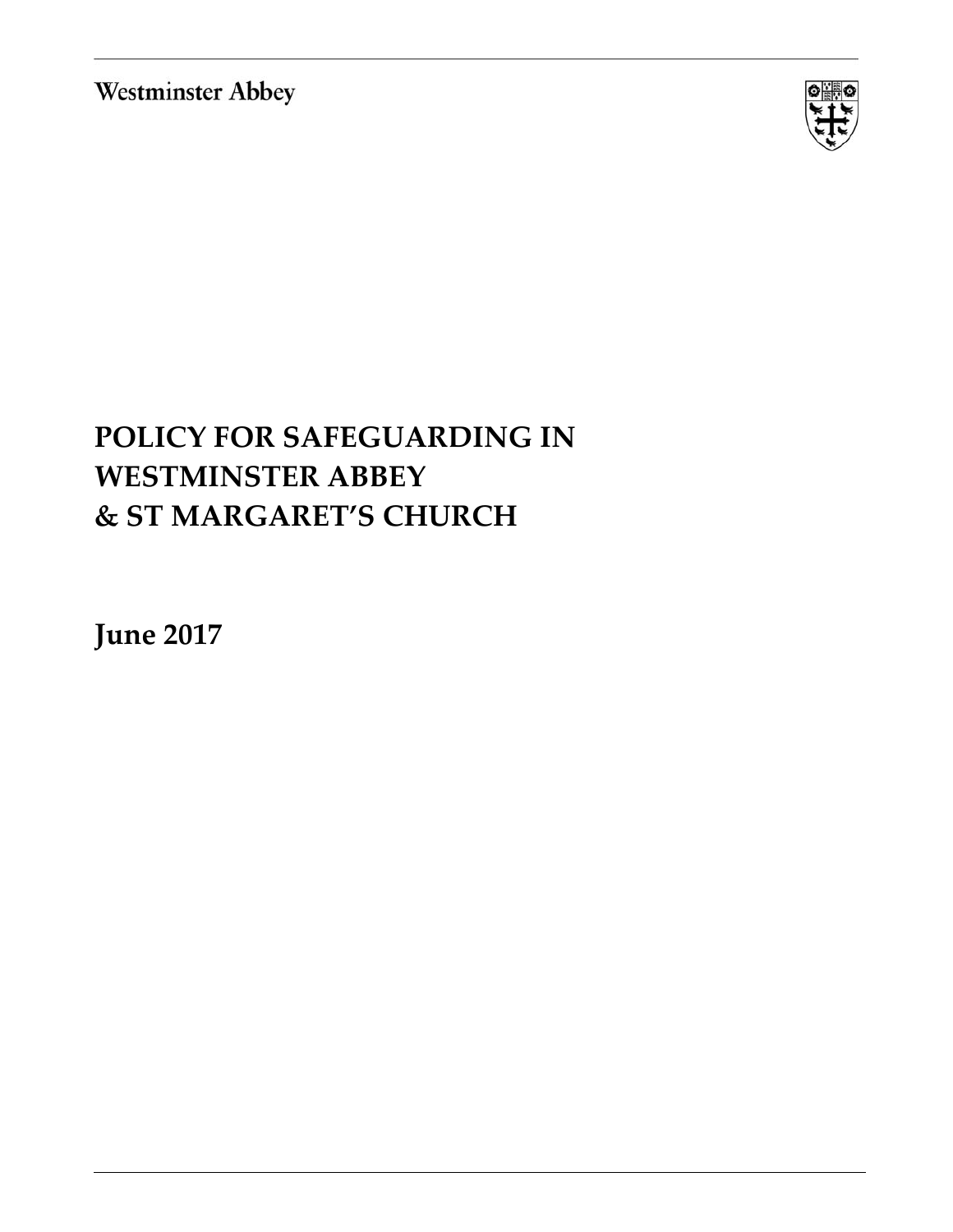## **Contents**

|           | Foreword by the Dean of Westminster                | 3  |
|-----------|----------------------------------------------------|----|
|           | Detailed list of contents                          | 4  |
| Section 1 | Introduction and General Information               | 6  |
| Section 2 | Safeguarding Children and Young People             | 16 |
| Section 3 | Safeguarding Adults at risk of abuse and neglect   | 25 |
|           | Appendix 1 Useful Sources of Information           | 36 |
|           | Appendix 2 Safeguarding Information - Pocket Guide | 37 |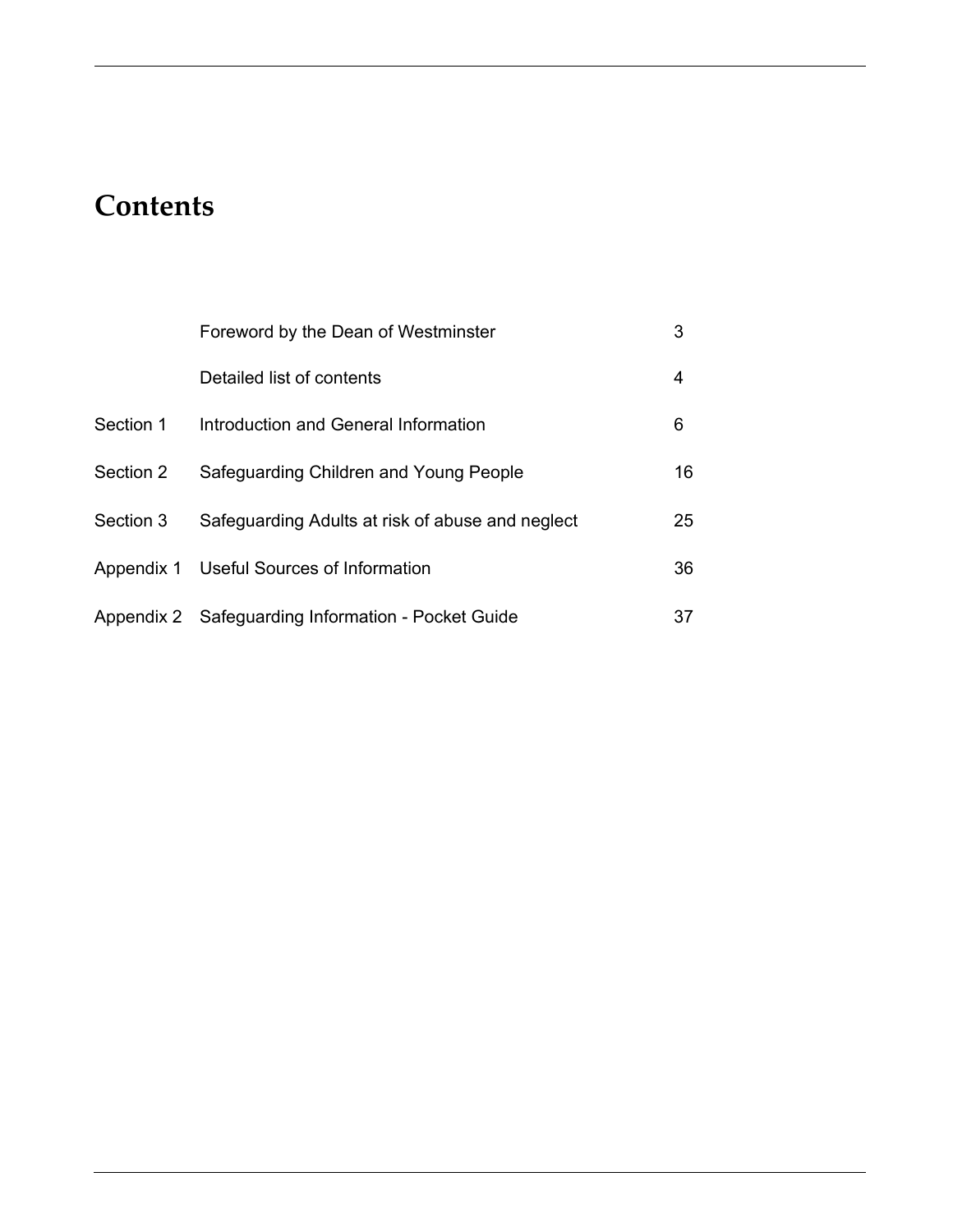## **Foreword by the Dean of Westminster**

As part of Westminster Abbey's commitment to embody 'Faith at the heart of the nation' we seek, in all aspects of our life, to promote the wellbeing of vulnerable groups - children, young people and adults at risk of abuse and neglect - both within our local community and in society at large.

Our Abbey values of serving with truthfulness, integrity, empathy and excellence lead us to accept, endorse and implement the principles enshrined in the Children Act 1989, that the welfare of the child is paramount. Furthermore we embrace the philosophy of the Care Act 2014 with regard to safeguarding vulnerable adults with whom we come into contact.

We are committed to setting high standards of care, and to work with statutory bodies, voluntary agencies and others to promote the safety and wellbeing of children, young people and adults at risk. We will act promptly whenever a concern is raised about a child, young person or adult or about the behaviour of an adult, and will work with the appropriate statutory bodies, including the police and local authority should an investigation into abuse become necessary.

The Dean and Chapter holds ultimate responsibility for safeguarding matters at Westminster Abbey. We are absolutely committed to providing an environment where all people, and especially those who may be at risk for any reason, are able to worship and grow in faith with encouragement and in safety.

Considerate and informed pastoral care will be offered to anyone who has suffered abuse. The protection of children, young people and adults at risk will be paramount and we shall attend appropriately to the pastoral care of those who may also have offended. Where those who have offended pose an ongoing risk, such risks will be managed sensitively.

I commend this Safeguarding Policy to all those who visit, live and work within the Abbey precincts. Through our collective vigilance, adherence to these principles and by working together we will strive for excellence in ensuring the safety of those who may be at risk of harm.

**----------------------------------------------------------------------------------------------------------------------------------------------------------------------------------------------------------------------------------**

**The Very Reverend Dr John Hall**  Dean of Westminster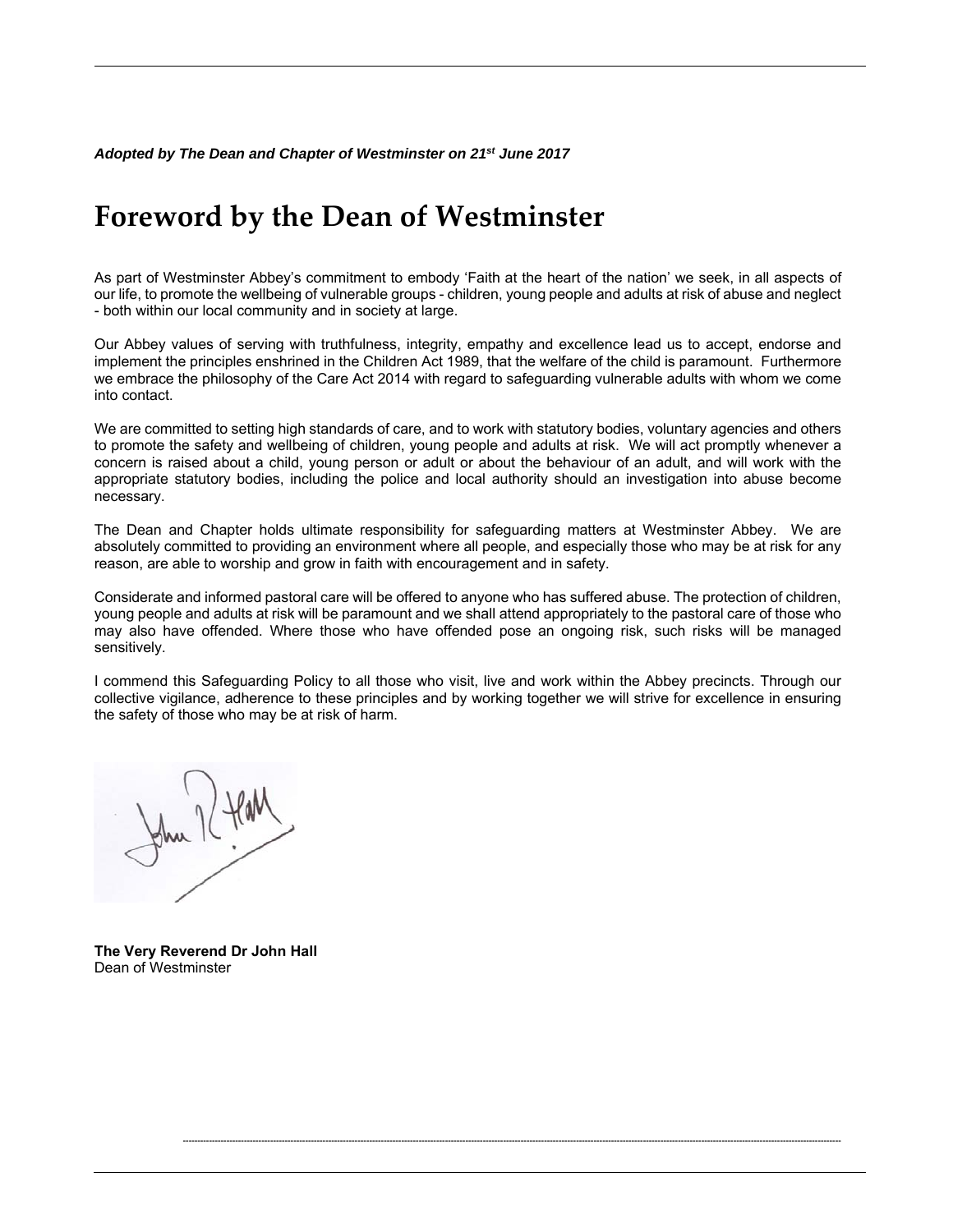## **SECTION ONE - INTRODUCTION AND GENERAL INFORMATION**

| <b>INTRODUCTION</b><br>Westminster Abbey's Commitment to Safeguarding                                                                                                                                                                           | 6                           |
|-------------------------------------------------------------------------------------------------------------------------------------------------------------------------------------------------------------------------------------------------|-----------------------------|
| SAFEGUARDING AT WESTMINSTER ABBEY<br>Policy statement<br>Guiding principles                                                                                                                                                                     | 7<br>$\overline{7}$         |
| <b>SAFEGUARDING PROCEDURES AND PRACTICE</b><br>Code of safer working practice<br>Safeguarding procedures<br>Safeguarding concerns flow diagram                                                                                                  | 8<br>9<br>9                 |
| <b>SAFEGUARDING RESPONSIBILITIES</b><br>Dean & Chapter of Westminster responsibilities<br>Westminster Abbey Choir School Governing Body responsibilities<br>St Margaret's Church responsibilities<br>Hire of Abbey Premises                     | 10<br>10<br>10<br>11        |
| ROLES IN SAFEGUARDING CHILDREN, YOUNG PEOPLE AND<br>ADULTS AT RISK OF ABUSE AND NEGLECT<br><b>Westminster Abbey Safeguarding Roles</b><br>The Safeguarding Reference Group<br>Allegations against Abbey office holders, employees or volunteers | 11<br>12 <sup>2</sup><br>13 |
| SAFEGUARDING LEARNING AND DEVELOPMENT                                                                                                                                                                                                           | 13                          |
| <b>SELECTING, RECRUITING AND SUPPORTING WORKERS &amp; VOLUNTEERS</b>                                                                                                                                                                            | 14                          |
| <b>DISCLOSURE AND BARRING SERVICE (DBS)</b>                                                                                                                                                                                                     | 15                          |
| <b>SAFEGUARDING CONTACT LIST</b>                                                                                                                                                                                                                | 15                          |
|                                                                                                                                                                                                                                                 |                             |

## **SECTION TWO - SAFEGUARDING CHILDREN AND YOUNG PEOPLE**

| CHILD PROTECTION AND CHILD ABUSE                 |    |
|--------------------------------------------------|----|
| What is safeguarding?                            | 16 |
| Why is safeguarding important?                   | 16 |
| How might children be harmed?                    | 17 |
| Who might harm a child?                          | 17 |
| What is the impact on children?                  | 17 |
| Why should the Abbey be concerned?               | 18 |
| Caring for those who may or have harmed children | 18 |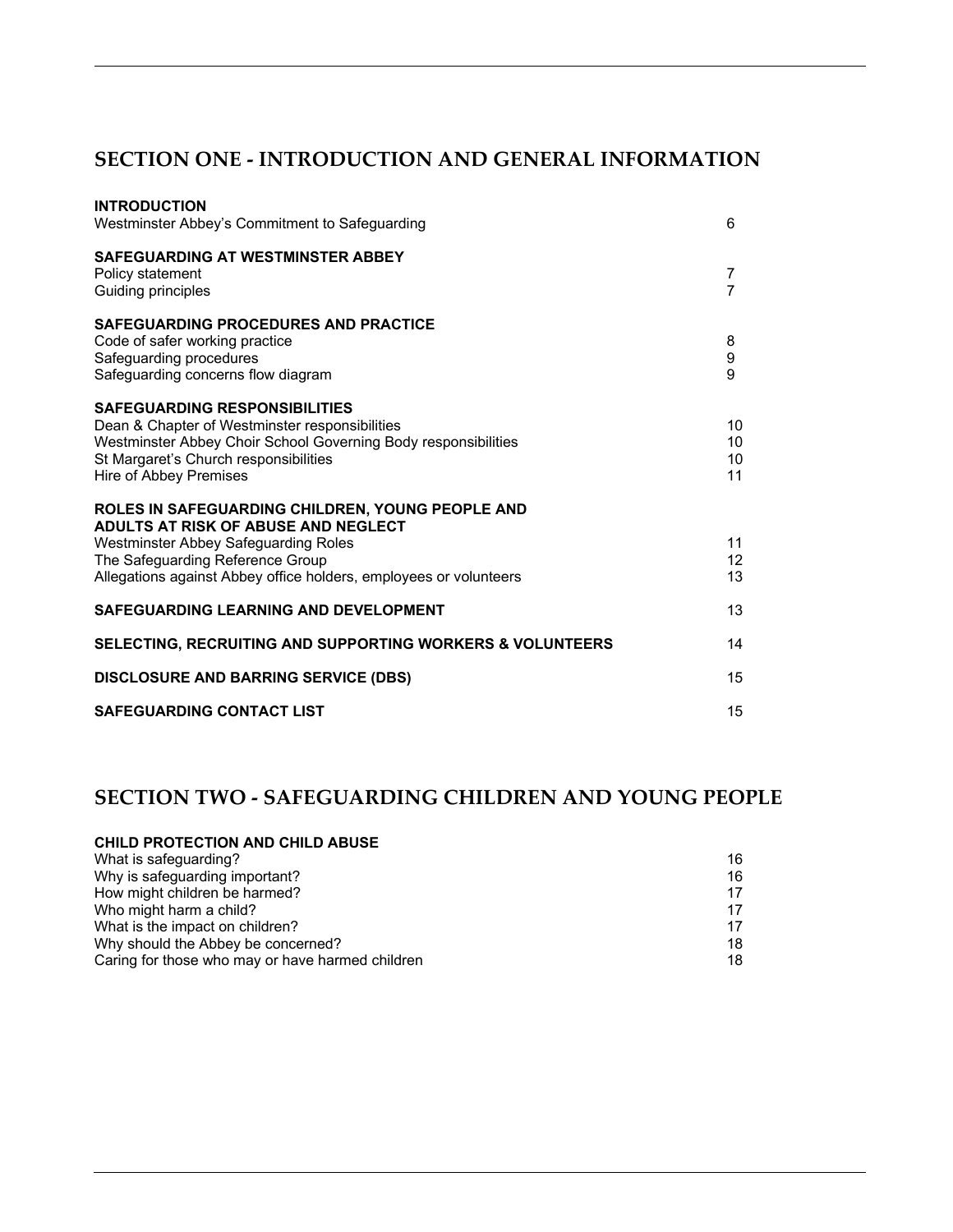## **CATEGORIES, DEFINITIONS AND SIGNS OF ABUSE**

| Physical abuse                                                  | 19 |
|-----------------------------------------------------------------|----|
| Sexual abuse                                                    | 19 |
| Neglect                                                         | 20 |
| Emotional abuse                                                 | 21 |
| Why children don't tell and adults don't act                    | 22 |
| <b>PROCEDURES TO FOLLOW IF THERE IS A CONCERN ABOUT A CHILD</b> |    |
| What to do with disclosures and concerns                        | 23 |
| Making a referral to children's social care / police            | 23 |
| <b>OTHER CONSIDERATIONS</b>                                     |    |
| Consent                                                         | 24 |

## **SECTION THREE - SAFEGUARDING ADULTS AT RISK**

|                                                                                                                                                                                         | SAFEGUARDING ADULTS AT RISK                           |    |
|-----------------------------------------------------------------------------------------------------------------------------------------------------------------------------------------|-------------------------------------------------------|----|
| When is an adult at risk?                                                                                                                                                               |                                                       | 25 |
|                                                                                                                                                                                         | Why should the Abbey be concerned?                    | 27 |
|                                                                                                                                                                                         | How do I know it is mistreatment or significant harm? | 27 |
|                                                                                                                                                                                         | Who might abuse or neglect an adult at risk?          | 27 |
| Safeguarding Adult Boards                                                                                                                                                               |                                                       | 28 |
| <b>CATEGORIES OF ABUSE</b>                                                                                                                                                              |                                                       | 28 |
| Physical abuse                                                                                                                                                                          |                                                       | 29 |
| Domestic violence or abuse                                                                                                                                                              |                                                       | 29 |
| Sexual abuse                                                                                                                                                                            |                                                       | 30 |
| Emotional or psychological abuse<br>Financial abuse or material abuse<br>Modern Slavery<br>Discriminatory abuse<br>Organisational or Institutional abuse<br>Neglect or acts of omission |                                                       | 31 |
|                                                                                                                                                                                         |                                                       | 31 |
|                                                                                                                                                                                         |                                                       | 32 |
|                                                                                                                                                                                         |                                                       | 33 |
|                                                                                                                                                                                         |                                                       | 33 |
|                                                                                                                                                                                         |                                                       | 34 |
| Self-neglect                                                                                                                                                                            |                                                       | 34 |
| Spiritual abuse                                                                                                                                                                         |                                                       | 35 |
|                                                                                                                                                                                         | <b>PROCEDURE FOLLOWING DISCLOSURE OR CONCERN</b>      |    |
|                                                                                                                                                                                         | What to do with disclosures and concerns              | 34 |
| Confidentiality and information sharing                                                                                                                                                 |                                                       | 35 |
|                                                                                                                                                                                         | Responding to concerns and disclosures                | 35 |
| <b>Appendix 1</b>                                                                                                                                                                       | Useful Sources of Information                         | 36 |
| <b>Appendix 2</b>                                                                                                                                                                       | Safeguarding Information - Pocket Guide               | 37 |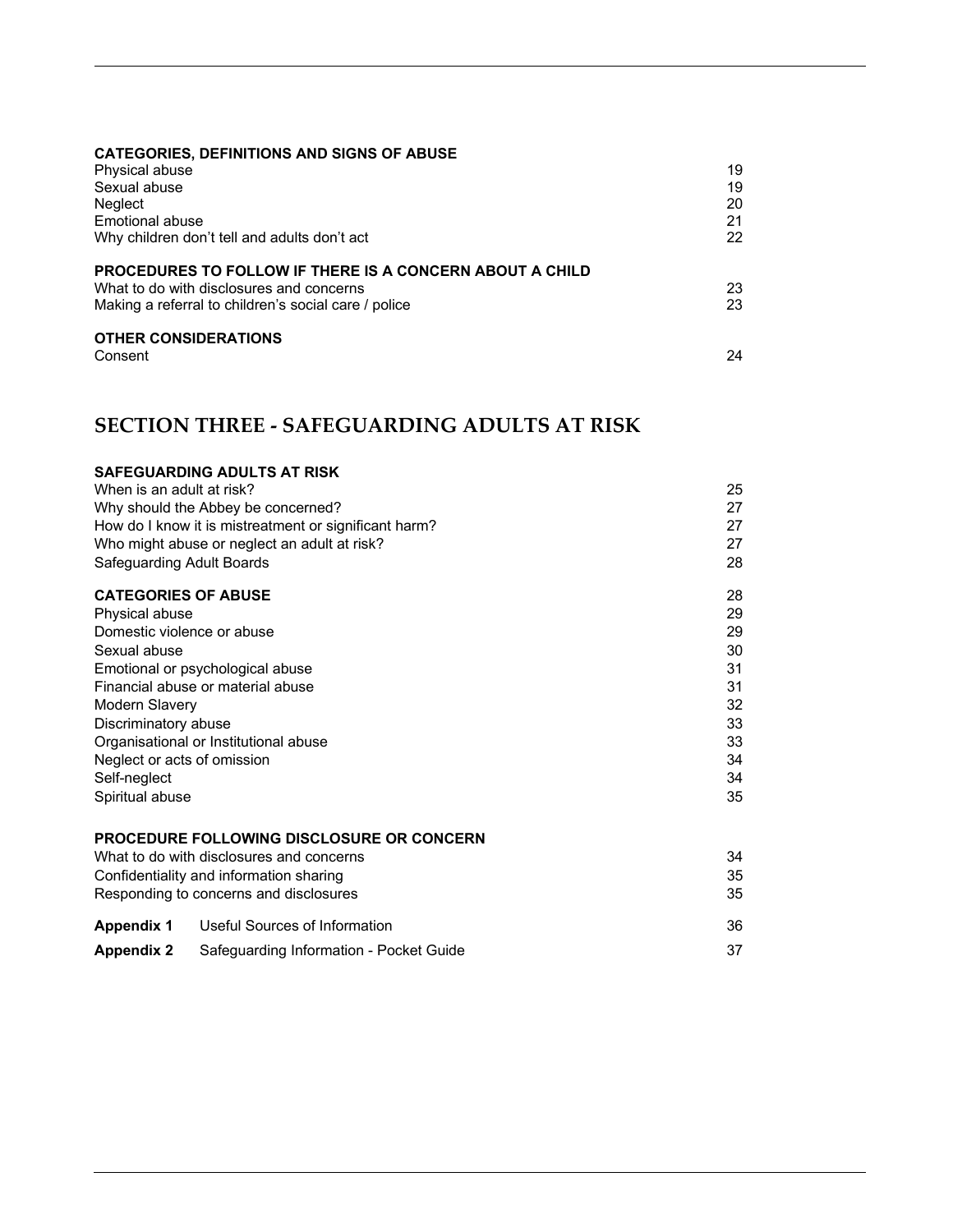# SECTION ONE INTRODUCTION AND GENERAL INFORMATION

## **Introduction**

Safeguarding children, young people and adults who can be at risk of abuse and neglect is the responsibility of everyone and an essential component of our mission and ministry. This document demonstrates and guides all those who work at Westminster Abbey on the part that they need to play in order to ensure that the Abbey is a safe environment for everyone. Westminster Abbey Choir School has its own Safeguarding Policy and procedures that are informed by and consistent with those contained in this document and, additionally, ensure compliance with all relevant legislation and statutory guidance.

## **WESTMINSTER ABBEY'S COMMITMENT TO SAFEGUARDING**

Westminster Abbey is committed to safeguarding children, young people and adults at risk so they can visit, worship and grow safely in Christ. This is done by acting together in a coordinated and supported manner and requires the Abbey clergy, staff and volunteers to be alert to and make timely responses to concerns (advice sought / action taken within 24 hours), informing / consulting with the London Diocesan Safeguarding Team (LDST) about these, and drawing support from the LDST, Thirty One Eight (formally CCPAS - Churches Child Protection Advisory Service) helpline and local authorities. The Abbey Safeguarding Officer will ensure the overall operational management of safeguarding across the Abbey, drawing in specialist support as needed.

In common with all churches and faith communities the Abbey is committed to putting in place arrangements which include:

- procedures to prevent, identify, respond to and report concerns
- codes of safe practice
- safer recruitment procedures.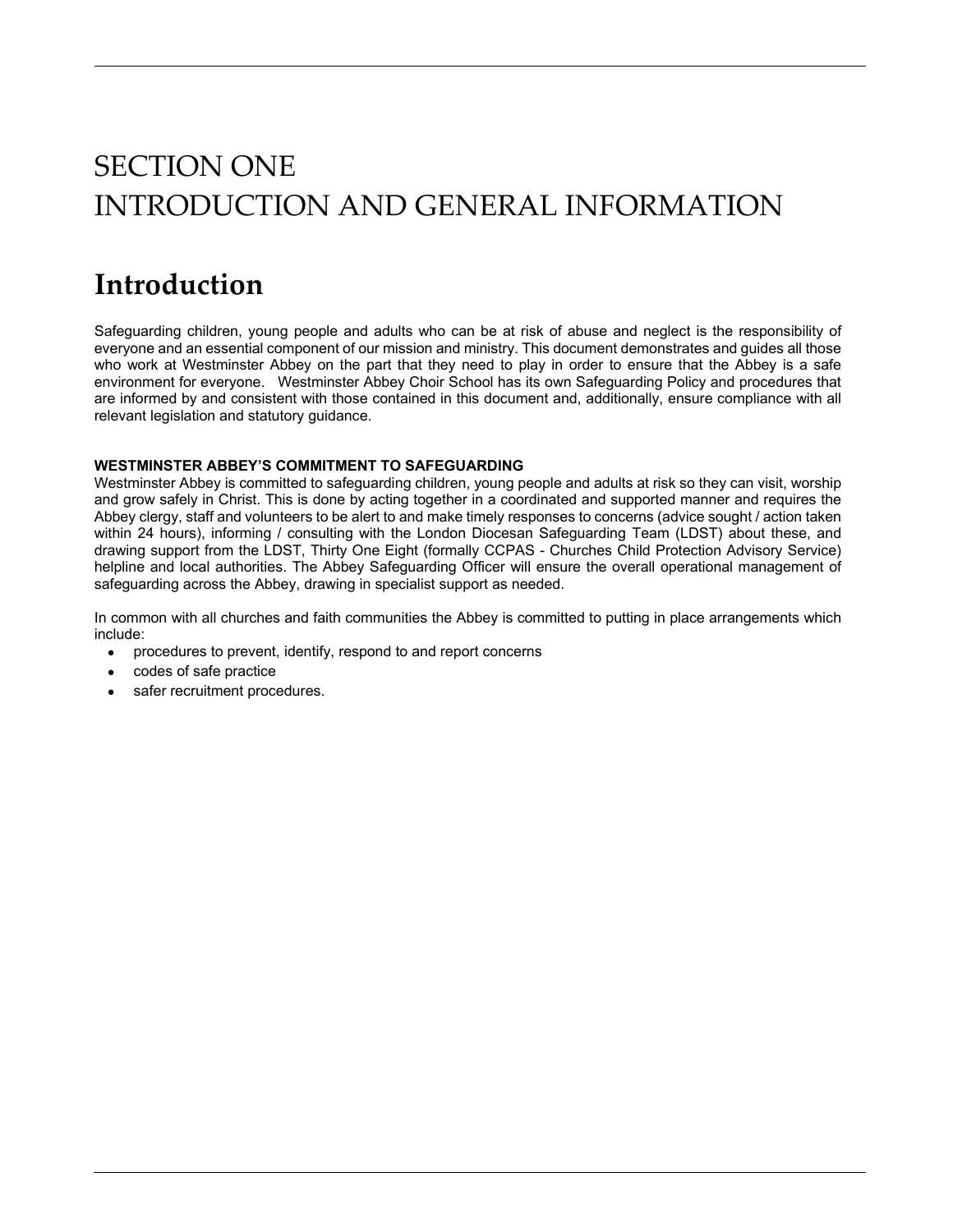## **Safeguarding at Westminster Abbey**

## **POLICY STATEMENT**

Westminster Abbey is committed to facilitating an environment in which children, young people and adults especially adults at risk of abuse - are able to visit, worship and grow in Christ safely. Abuse and mistreatment in any form is entirely contrary to Scripture and the Church's teachings. In respecting the dignity and value of every person the Dean and Chapter is committed to:

- the care, nurture of and respectful pastoral ministry with all children and all adults
- the safeguarding and protection of all children, young people and adults when they are at risk
- establishing a safe, caring community which provide a loving environment and a culture of 'informed vigilance' and action towards safeguarding everyone.

The Dean and Chapter will seek to fulfill these through:

- the production of clear policy and procedures to which all<sup>1</sup> will comply
- the safer recruitment, training and support of those in positions of responsibility and trust
- responding without delay to concerns and complaints regarding actual or potential harm or mistreatment (advice to be sought / action taken within 24 hours)
- cooperating with professionals and processes necessary to ensure proper safeguards and pastoral care
- considering a report on safeguarding matters each quarter
- the provision of care and support to those who have experienced abuse
- the provision of safe supervision and support to those who have abused others.

Whenever the choristers of Westminster Abbey Choir School are at Westminster Abbey or under the care of our staff or volunteers the provisions of the Choir School Safeguarding Policy and Procedures<sup>2</sup> will apply.

## **GUIDING PRINCIPLES**

 $\overline{a}$ 

The principles below will guide all elements of safeguarding activity delivered by those at all levels within Westminster Abbey (including the Abbey Church, St Margaret's Church and Westminster Abbey Choir School):

- pastoral care which is respectful and informed
- timely safeguarding action advice to be sought / action to be taken within 24 hours
- the involvement of others on a need to know basis only
- prevention and the early identification and management of actual or potential risks being aware that it is better to take action before harm occurs
- the discharging of duties to the highest level of Christian behaviour
- the active commitment of all in promoting and keeping our community safe.

<sup>1</sup> The policy and procedures in this document apply to all at Westminster Abbey, paid and unpaid, clergy and laity. Those working for or in the Westminster Abbey Choir School or engaging with the choristers are subject and should give priority to following the provisions of the Choir School Safeguarding Policy and Procedures.<br><sup>2</sup> Available through the Westminster Abbey website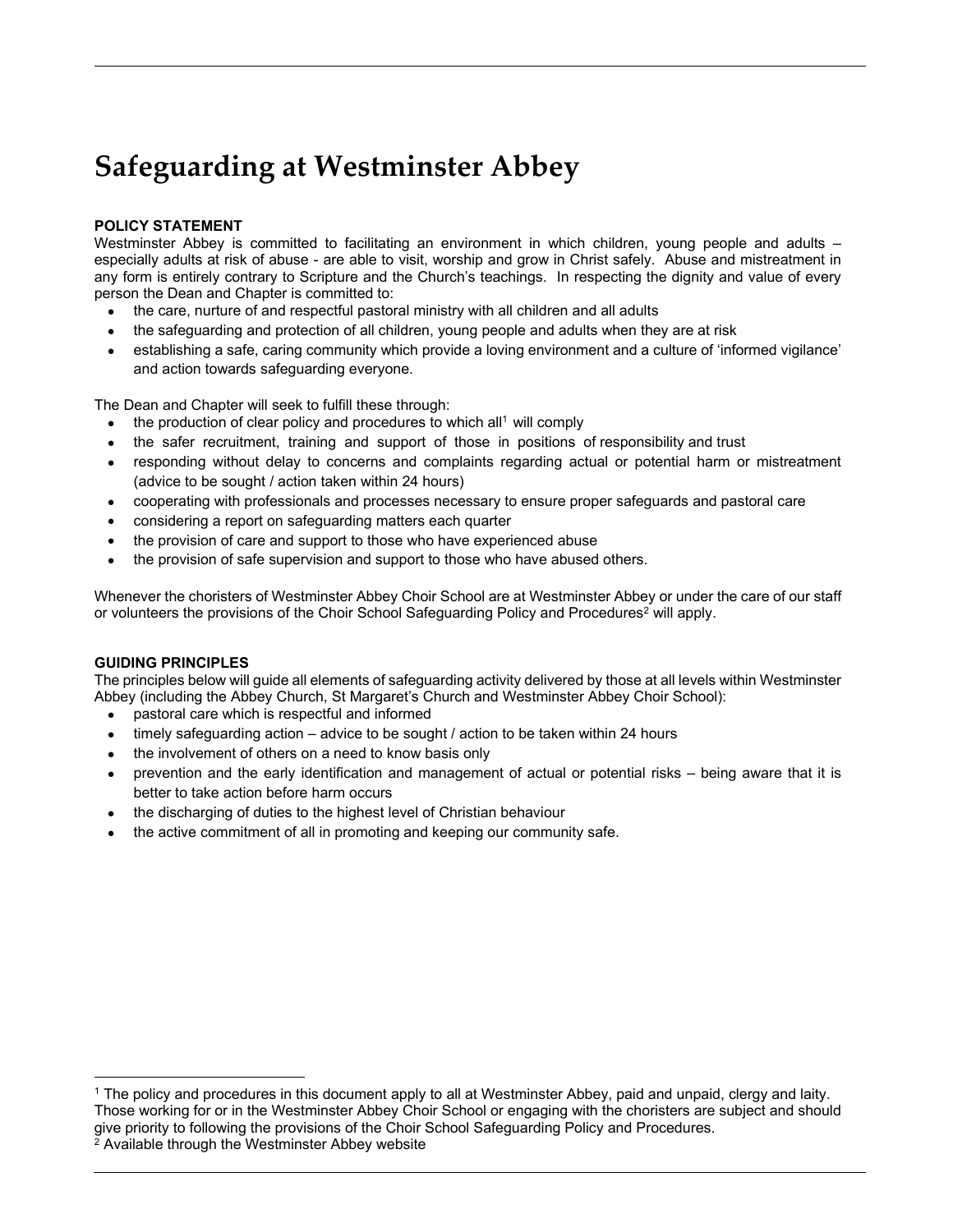## **Safeguarding Procedures and Practice**

## **CODE OF SAFER WORKING PRACTICE**

This code is provided for all those at Westminster Abbey (the Abbey Church, St Margaret's Church, Westminster Abbey Choir School, Westminster Abbey Enterprises Ltd.) to follow when working and volunteering with children, young people and adults. The code represents the behaviours which constitute safe practice. As such it will assist those working with children and adults at risk of abuse or neglect to do so safely and responsibly, enabling them to monitor their own standards of integrity and good practice.

You should:

- Treat all children, young people and adults with respect and dignity, keeping your own language, attitude and body language respectful.
- Actively communicate with children, young people and adults at risk and involve them in planning and running activities where possible.
- Avoid being alone with a child; there should always be two safely recruited adults with each group of children.
- Develop a culture where staff (paid and voluntary), children and adults at risk feel comfortable to point out inappropriate attitudes and behaviour in each other.
- Make it plain who someone can speak about a personal concern, and be proactive in addressing concerns and allegations.
- Never use illicit drugs, abuse prescription medication, or use alcohol when responsible for a child or adult at risk.
- Keep physical contact specific to the needs of the activity and always seek permission from the person first.
- Obtain consent for any photographs/videos to be taken, shown or displayed.
- Act in accordance with the guidance on communicating electronically<sup>3</sup> and the social media policy, avoiding inappropriate on-line friendship.
- Never use rough play, sexually provocative words and games or any forms of physical punishment.
- Never scapegoat, ridicule or reject a child, group or adult or allow others so to do.
- Avoid showing favouritism to any one child, adult or group or doing anything to reinforce any inappropriate behaviours.
- Never give lifts to children or young people on their own or on your own or allow unknown adults access to children.
- Never share sleeping accommodation with children or invite them to your home alone.
- Always operate within the Abbey's principles, procedures and guidelines, clarifying these when unsure.

The above set clear expectations of behaviour and codes of practice which serve to reduce the possibilities of positions of trust being abused or misused, or false accusations being made. More detailed guidance on safe working practices, such as when to gain consent, working with and transporting children, can be found in the guidelines available through the Safeguarding Toolkit on the Diocese of London web site and in the appendices of Westminster Abbey Choir School's *Safeguarding – Policy and Procedure*4.

## **SAFEGUARDING PROCEDURES**

 $\overline{a}$ 

Concerns about children, young people and adults at risk will be diligently and promptly responded to according to the Dean and Chapter's procedures, recognising the sensitivity it may hold for those involved. Where there is a concern, this should be reported to the appropriate person (the Abbey Safeguarding Officer or Deputy Abbey Safeguarding Officer) or advice sought (from the London Diocesan Safeguarding Team or the Thirty One Eight 24 hour helpline) immediately where possible, but at least within 24 hours.

<sup>3 &#</sup>x27;Safeguarding guidance on communicating electronically' in the Safeguarding Toolkit on the Diocese of London website.

<sup>4</sup> Available through the Westminster Abbey website.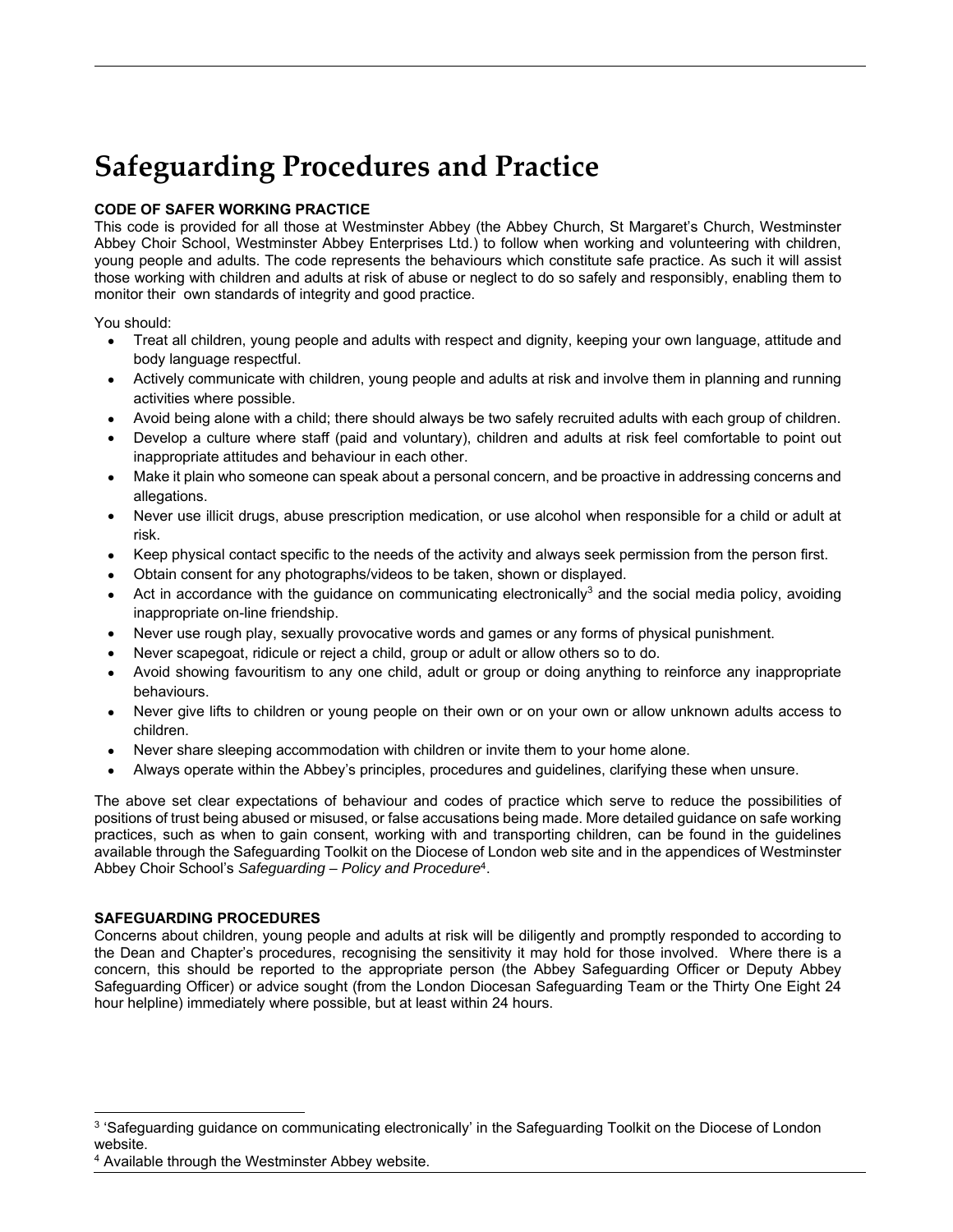The flow chart below sets out the process you should follow and from whom you can seek assistance.

#### **Westminster Abbey and St Margaret's Church Flowchart: Safeguarding Concerns5**

#### **Is the child / adult at immediate risk?**



All concerns reported to the ASO are shared with the Canon Steward, on behalf of the Dean and Chapter; and any concerns that are brought to the attention of the Dean and Chapter are shared with the ASO.

We emphasise that if there is something that makes anyone feel uneasy, they should talk it through with someone, and keep doing so until they feel comfortable. The Abbey Safeguarding Officer, Abbey Deputy Safeguarding Officer, the Headmaster of the Choir School, the St Margaret's Church Safeguarding Co-ordinator, the Canon Steward and the Chaplain will always make themselves available to respond to any safeguarding concerns.

<sup>5</sup> The procedures for Westminster Abbey Choir School are detailed in the Choir School's Safeguarding Policy and Procedure, which is available through the Westminster Abbey website.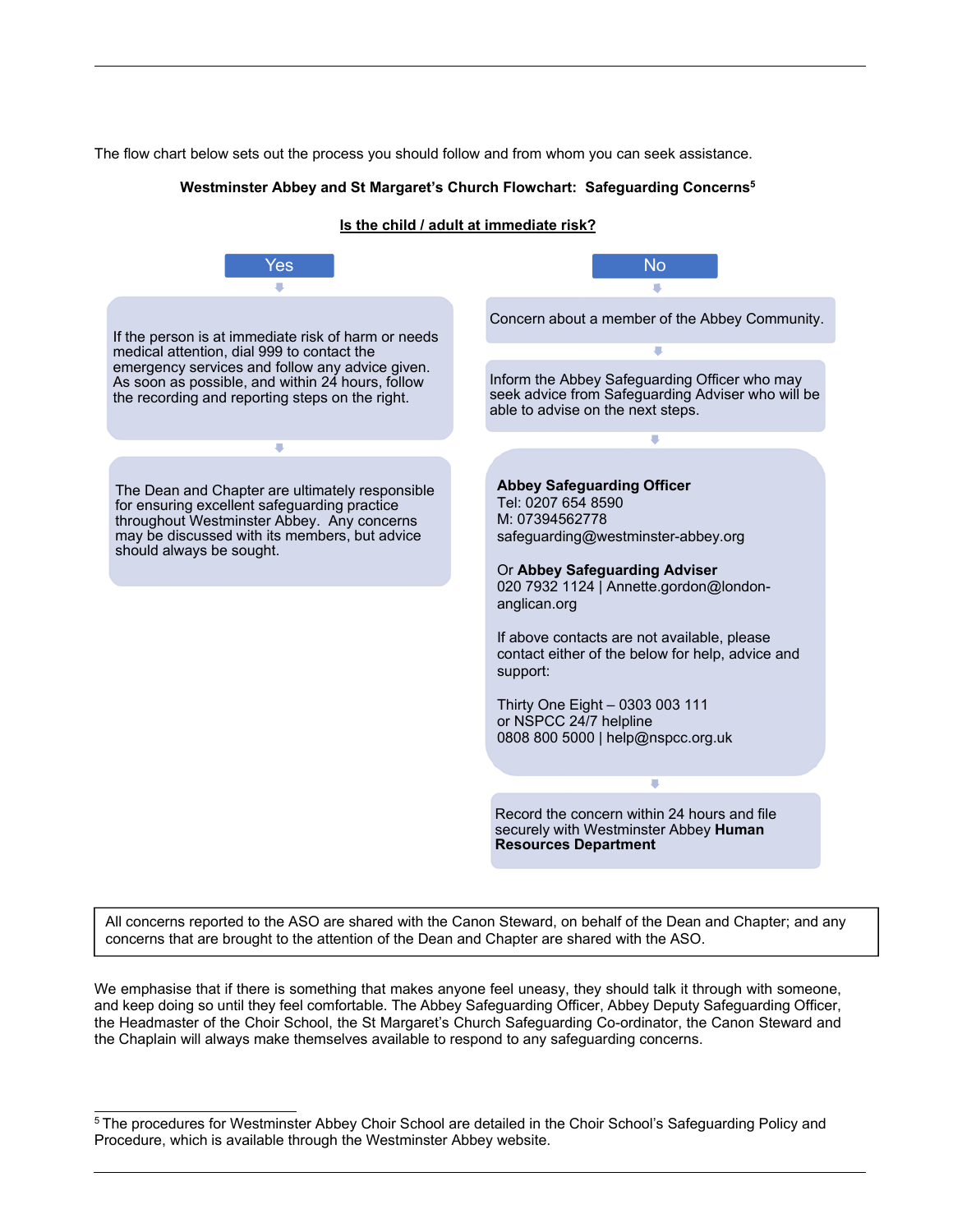## **Safeguarding Responsibilities**

Safeguarding is a shared responsibility and most effectively undertaken when all are working within their clear roles and responsibilities. Specific safeguarding responsibilities are exercised within the Abbey Church and its ancillary buildings/grounds, including Westminster Abbey Choir School and St Margaret's Church. Specified safeguarding personnel (see below) hold particular responsibilities for the implementation of safeguarding policy and practice.

## **DEAN AND CHAPTER OF WESTMINSTER RESPONSIBILITIES**

The Dean and Chapter hold ultimate responsibility for safeguarding policy and its implementation across Westminster Abbey, St Margaret's Church, Westminster Abbey Choir School and the Abbey's ancillary buildings and grounds. Taking account of General Synod guidance and best practice identified by the National Safeguarding Team in Church House the Dean and Chapter has:

- incorporated the principles of the House of Bishops' safeguarding children policy (Protecting All God's Children, 2010) and safeguarding adults policy (Promoting a Safe Church, 2006) into its policies and procedures
- provided a structure to manage safeguarding across the Abbey
- established a Safeguarding Reference Group (SRG) with an independent chair to coordinate the strategic development of safeguarding within the Abbey
- appointed an Abbey Safeguarding Officer to coordinate the operational management of all aspects of safeguarding and work to the national guidance above and the national Practice Guidance: Responding to Serious Safeguarding Situations and Risk Assessment for Individuals who may Pose Risk to Children or Adults
- provided a code of 'Safer Working Practice' for all in the Abbey to follow
- ensured safeguarding training and development opportunities are available to all

### **WESTMINSTER ABBEY CHOIR SCHOOL GOVERNING BODY RESPONSIBILITIES**

The Governing Body of Westminster Abbey Choir School has responsibility for ensuring that the school's safeguarding policy is up to date, conforms to all legal requirements and is being effectively implemented. It appoints one of its number (the **Nominated Governor**) to oversee this aspect of the school's life. The Governing Body comprises the Dean and Chapter and a number of suitably qualified lay members.

## **ST MARGARET'S CHURCH RESPONSIBILITIES**

On behalf of the Dean and Chapter, the Rector of St Margaret's Church exercises oversight of all Abbey safeguarding policy and its implementation in St Margaret's Church. The Rector is supported in this work by the lay Church Safeguarding Co-ordinator (CSC) at St Margaret's Church.

#### **HIRE OF ABBEY PREMISES**

Ensuring the safety and welfare of children, young people and adults at risk lies with those responsible for their care. Where external organisations / individuals are using Abbey premises, hire arrangements must make it clear that the organisations / individuals are to abide by the Abbey's safeguarding policy.

A copy of the Abbey's policy statement forms part of the hire agreement where it is deemed likely that an event may include children, young people or adults at risk. In such cases hirers should be asked to sign a copy of the Abbey policy to acknowledge that this has been seen and will be adhered to and that all concerns about children, young people and adults at risk will be reported to the relevant statutory authority. If an organisation has its own policy, a copy of this should be requested and filed with the hire agreement, it being clear that this is supplementary to the Abbey policy, with the Abbey policy taking precedence.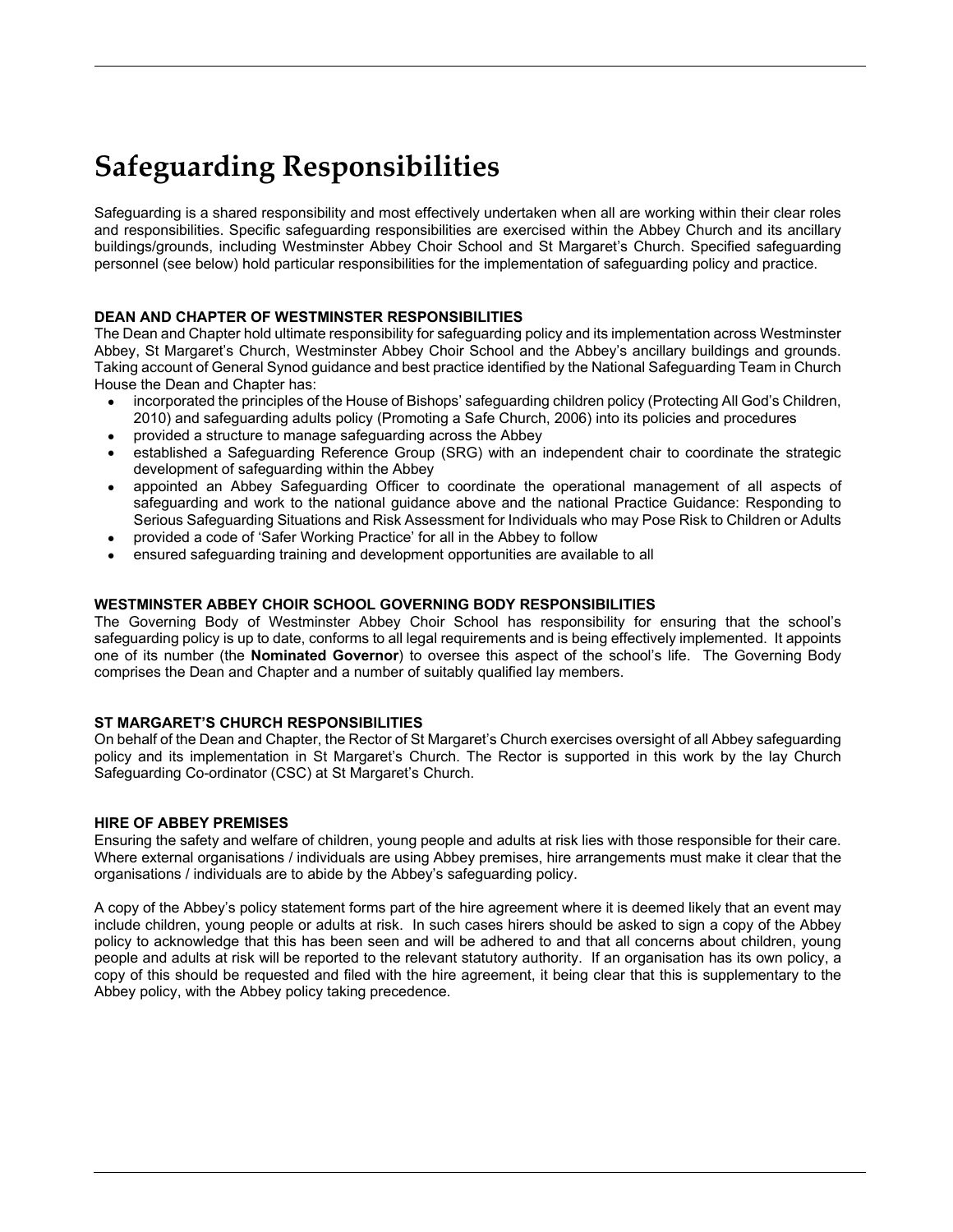## **Roles in Safeguarding Children, Young People and Adults at risk of Abuse and Neglect**

Brief details of the principal safeguarding roles undertaken within Westminster Abbey are given below.

#### **DEAN AND CHAPTER SAFEGUARDING LEAD (D&CSL)**

On behalf of the Dean and Chapter, the D&CSL (Canon Steward) exercises general oversight of all safeguarding policy and its implementation across Westminster Abbey, St Margaret's Church, Westminster Abbey Choir School and the Abbey's ancillary buildings and grounds. The D&CSL works closely with the Abbey Safeguarding Officer, the Designated Safeguarding Lead at Westminster Abbey Choir School, and the Rector of St Margaret's to ensure that consistent and up-to-date standards and implementation of safeguarding policy and practice are in place at all times.

### **ABBEY SAFEGUARDING OFFICER (ASO)**

The ASO is responsible for ensuring that Abbey safeguarding policy and procedures are up-to-date, and are being effectively implemented through the provision of specialist advice, support, training and monitoring. The ASO is responsible for the co-ordination of any concerns about a child, young person or vulnerable adult, or the behaviour of an adult working with vulnerable groups. The ASO's role is to ensure that these are reported appropriately both to the statutory agencies and to the Dean and Chapter. The ASO works closely with the Abbey Safeguarding Adviser and the D&CSL to ensure excellent communications concerning safeguarding are maintained within and beyond the Abbey.

#### **DEPUTY ABBEY SAFEGUARDING OFFICER (DASO)**

The DASO deputises for the ASO in his/her absence, fulfilling the functions outlined above.

#### **DESIGNATED SAFEGUARDING LEAD, WESTMINSTER ABBEY CHOIR SCHOOL (DSL)**

The Westminster Abbey Choir School DSL fulfils all the legal and pastoral functions of a boarding school Designated Safeguarding Lead, including ensuring that the WACS safeguarding policy is always up-to-date and is being effectively implemented. The DSL is responsible for the co-ordination of any concerns about a child, young person or vulnerable adult, or the behaviour of an adult working with vulnerable groups within the school. The DSL's role is to ensure that these are reported appropriately to the statutory agencies and Governors. The DSL works closely with the ASO and the D&CSL to ensure excellent communications concerning safeguarding are maintained within and beyond Westminster Abbey Choir School and Westminster Abbey.

#### **DEPUTY DESIGNATED SAFEGUARDING LEAD, WESTMINSTER ABBEY CHOIR SCHOOL (DDSL)**

The DDSL deputises for the DSL in his/her absence, fulfilling the functions outlined above.

#### **ST MARGARET'S CHURCH SAFEGUARDING CO-ORDINATOR (CSC)**

The St Margaret's CSC is a member of the St Margaret's congregation who attends, at least once a year, the St Margaret's Congregational Forum to discuss matters pertaining to safeguarding at St Margaret's. The CSC oversees the implementation of the Westminster Abbey Safeguarding policy, together with its associated policies, procedures and guidelines in St Margaret's. The CSC is responsible for ensuring that all allegations or suspicions of abuse are taken seriously and are reported appropriately and without delay to the ASO, to the Rector of St Margaret's (who will inform the Dean and Chapter) and to the statutory authorities.

#### **THE ABBEY SAFEGUARDING ADVISER (ASA)**

Professional safeguarding advice is provided, as necessary, to the those fulfilling the safeguarding roles listed above, by one or more named members of the London Diocesan Safeguarding team.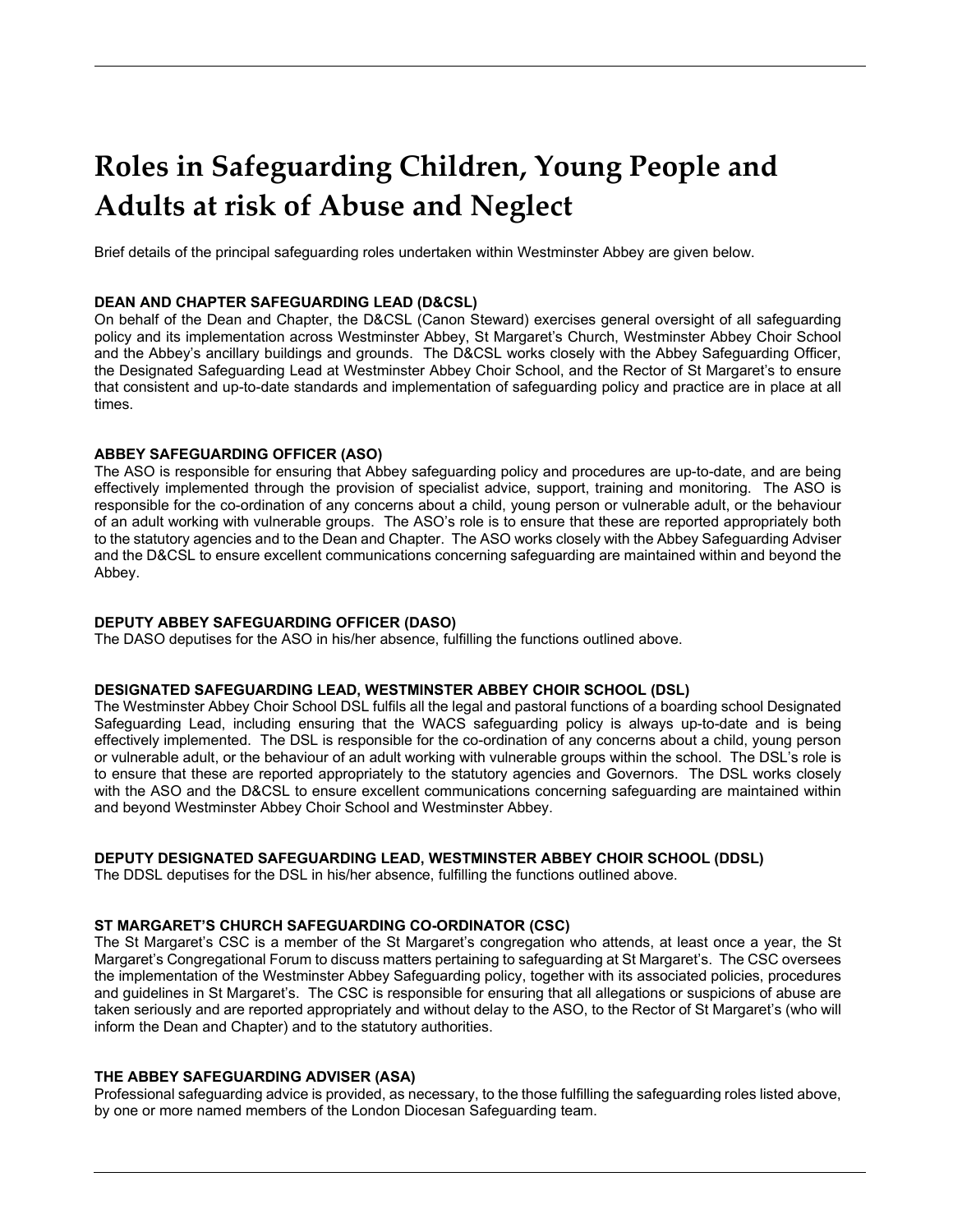### **THE SAFEGUARDING REFERENCE GROUP (SRG)**

The core role of the SRG and its independent chair is to provide objective, independent scrutiny, test and challenge of the safeguarding practice of Westminster Abbey, St Margaret's Church and the Choir School. Members of the SRG will raise awareness on safeguarding and promote the Dean and Chapter's commitment and ability to provide safe environments for children and adults at risk in all areas of the Abbey's work.

Where any person fulfilling a safeguarding officer or lead role becomes aware of a suspicion or concern about possible abuse the following steps should be followed:

- if the child / adult is in immediate need of medical treatment or protection, contact the ambulance service or the police (very few situations will fall into this category, it is only when injuries have been received needing urgent medical intervention or you believe that their safety and welfare will be endangered if they return to their home / living arrangements that this would need to be done)
- inform the ASO (unless there is a valid reason not to, i.e. the concern is related to them)
- inform the ASA within 24 hours. This will allow the concerns to be discussed further with someone experienced, and advice and guidance sought to agree the most appropriate action to take in the best interests of the child, young person or adult at risk, in line with policies and procedures. The Local Children's / Adults Social Care Department and Thirty One Eight are also available for consultation on concerns.

### **ALLEGATIONS AGAINST ABBEY OFFICE HOLDERS, EMPLOYEES OR VOLUNTEERS**

The guidance below relates to circumstances where it is alleged that an Abbey office holder, employee or volunteer has:

- behaved in a way that has harmed, or may have harmed, a child / adult at risk
- possibly committed a criminal offence against, or related to, a child / adult at risk
- behaved in a way that indicates that he or she is unsuitable to work with children / adults at risk

Where there are concerns for the behaviour of, or allegations against, an Abbey office holder, employee or volunteer these should be directed immediately to the ASO who will confirm the appropriate next action. These concerns will normally be reported to the Abbey Safeguarding Adviser within 24 hours and will be addressed drawing on the relevant policy procedures guiding paid and voluntary workers. This may involve: providing advice, supervision and training, the use of disciplinary and statutory processes (including suspension from their role if there is a police investigation) or a combination of these. A referral must be made to the police and / or local authority where it appears that a criminal offence has occurred against a child or adult at risk.

Any allegation against those working with children must be reported to the Local Authority Designated Officer (LADO) where any of the three circumstances identified above exists. This is a useful means of consultation as the LADO will advise if the situation meets the criteria and contains sufficient information to proceed and will provide support throughout the process. The LADO will normally be accessed through the ASO.

Further guidance on reporting concerns and record keeping can be found in the national Practice Guidance: Responding to Serious Safeguarding Situations Relating to Church Officers linked in Appendix 1.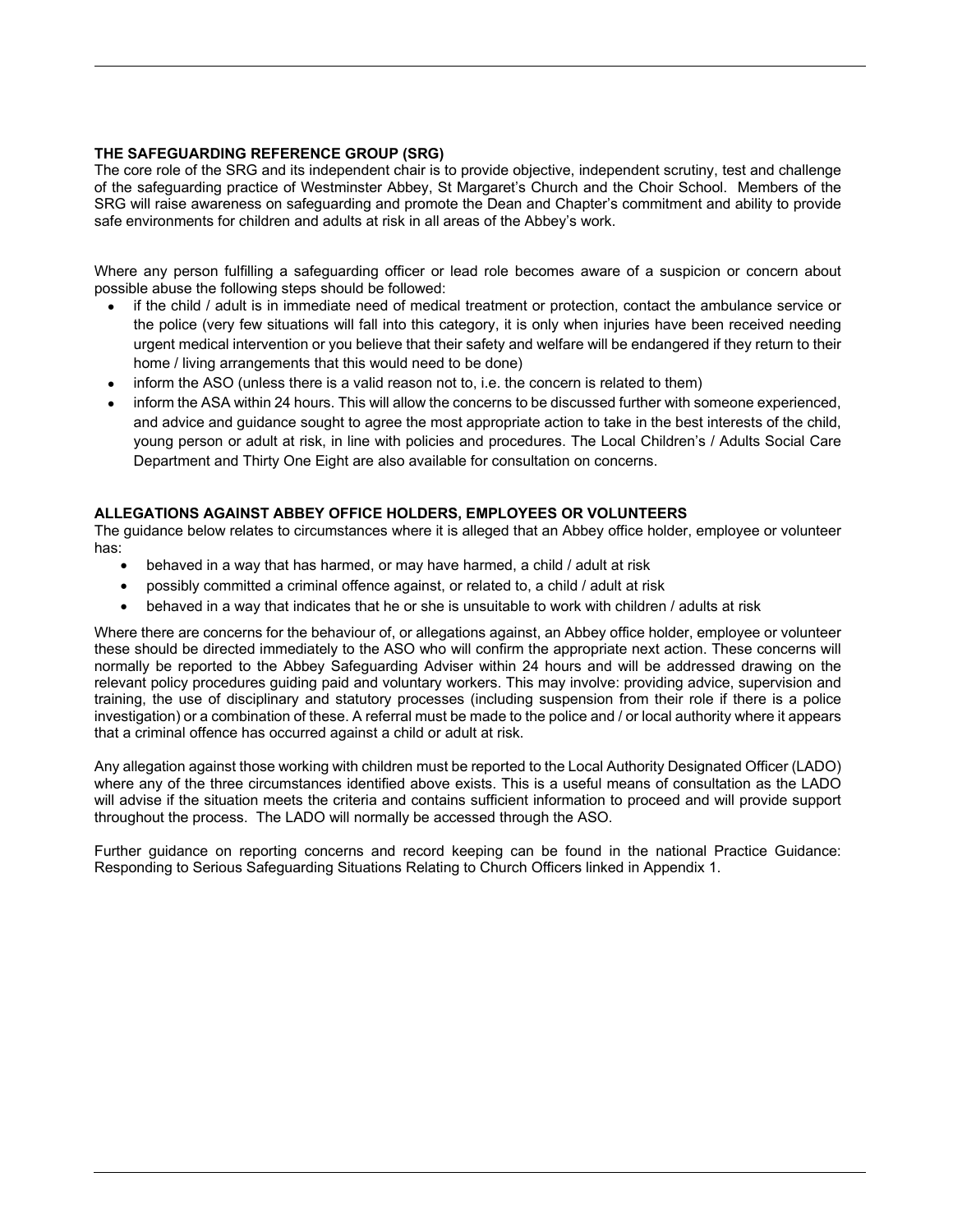## **Safeguarding Learning and Development**

All those volunteering or working with vulnerable groups must complete safeguarding training and renew this every three years. This training is based on the national Practice Guidance: Safeguarding Learning and Development Framework (see Appendix 1). Where this training is arranged by the Abbey, it is supplied through an arrangement with the Diocese of London. In the case of volunteers or clergy not ministering full-time at the Abbey, the ASO has the discretion to accept evidence of current training undertaken to an equivalent standard from.

Those expected to complete safeguarding training are:

- all clergy ministering at the Abbey (including those undertaking only occasional duties)
- all authorised lay ministers (including the vergers)
- all those fulfilling the roles listed in the previous section.
- Heads of Department
- all those working or volunteering with children, young people and / or adults at risk.

The ASO should be consulted about the level of training required and the process for booking it. The dates such training is available can be found in "Safeguarding Training" on the safeguarding page of the Diocese of London web site.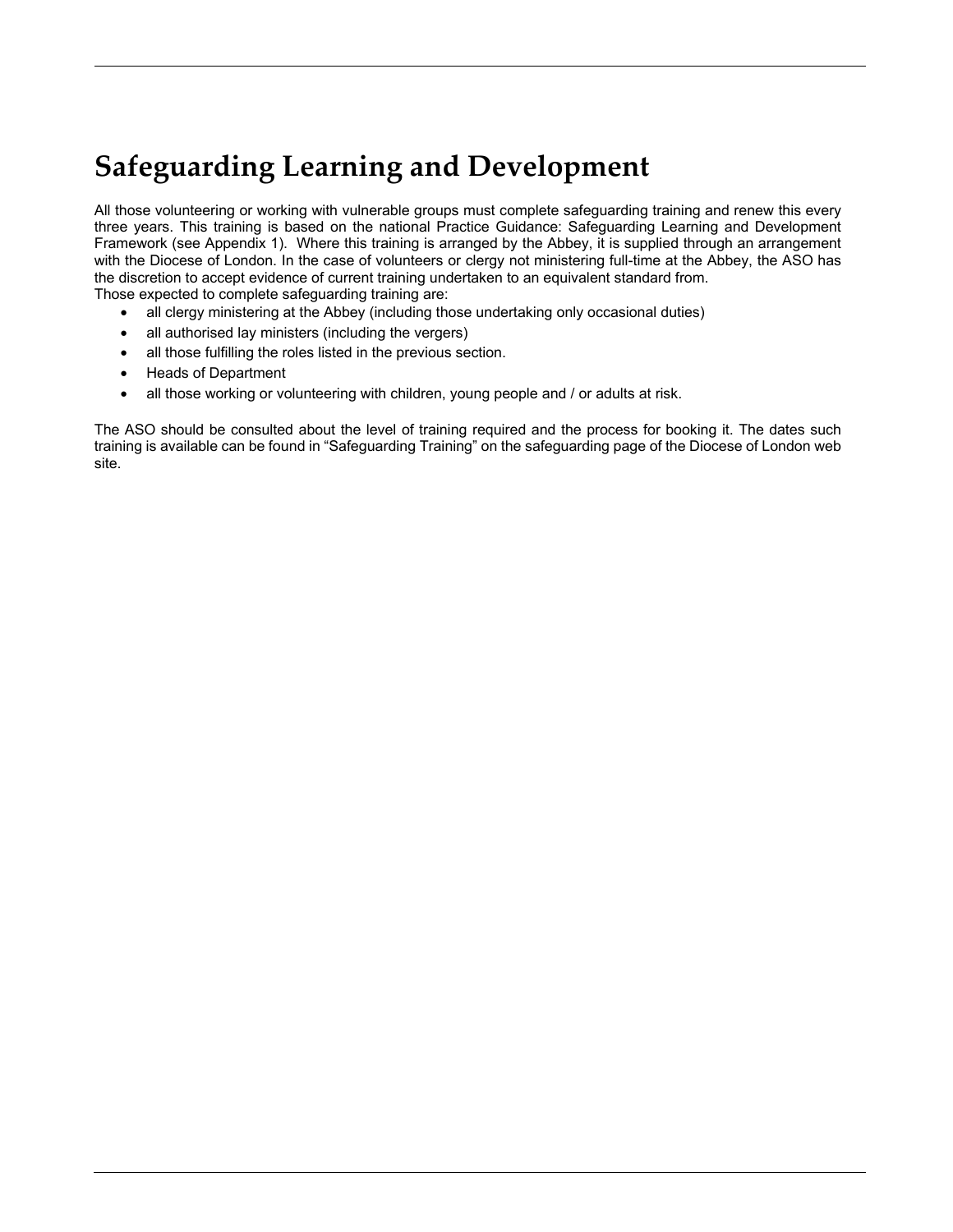## **Selecting, Recruiting and Supporting those that Work and Volunteer in Westminster Abbey**

Safer recruitment practices form part of a network of checks and balances which will minimise the possibility of appointing inappropriate individuals to work with vulnerable groups. They are one of the essential four elements of 'safe care' practice, which are:

- effective, clear appointment/recruitment procedures and practices
- explicit and shared standards

 $\overline{a}$ 

- clear, reliable supervision arrangements
- access to appropriate training opportunities.

Appointments to all roles within Westminster Abbey should be in accordance with the Abbey's Recruitment policy, which takes account of the Church of England's 'Protecting all God's Children' (2010), and 'Safeguarding Recruitment Policy and Practice Guidance' (2014). Each appointment<sup>5</sup> to both paid and voluntary posts should be subject to a recruitment process, vetting checks and a probationary period of at least six months. Good appointment and support processes will therefore include:

- clarity about what the post involves and the kind of person to occupy it (role description / person specification)
- completion of confidential declaration forms enabling information to be openly explored
- consistent interviewing and assessment methods, where identity is verified (by seeing photographic evidence i.e. a passport or new-style driving licence)
- requesting appropriate, specific references to ascertain a person's suitability for the role
- checking and rechecking regularly that the individual is suitable to work with vulnerable people
- clear and thorough risk assessments to enable 'safe' appointments to be made
- using a Volunteer Agreement and Code of Conduct to guide best practice and
- provision of appropriate means of induction, supervision, training and ongoing support.

Those appointing to both paid and voluntary posts should use the recruitment process as an opportunity to satisfy themselves that the person has the knowledge, skills, experience and integrity for the work. The Abbey works within the national Practice Guidance: Risk Assessment for Individuals who may Pose Risk to Children or Adults (see Appendix 1) and ensures any risk assessments are set firmly within this guidance.

Children (under the age of 18) volunteering or undertaking other roles must never be left alone with responsibility for a child / group of children or adult(s) at risk and should be supervised at all times. Safer Recruitment principles should still be applied and one of the references must be provided by their head teacher / Head of Year. They must also count as a child in any ratios of adults to children when involved in children's work.

<sup>5</sup> With the exception of the post of Deputy High Steward which is, by convention, held by the Lord Mayor of London.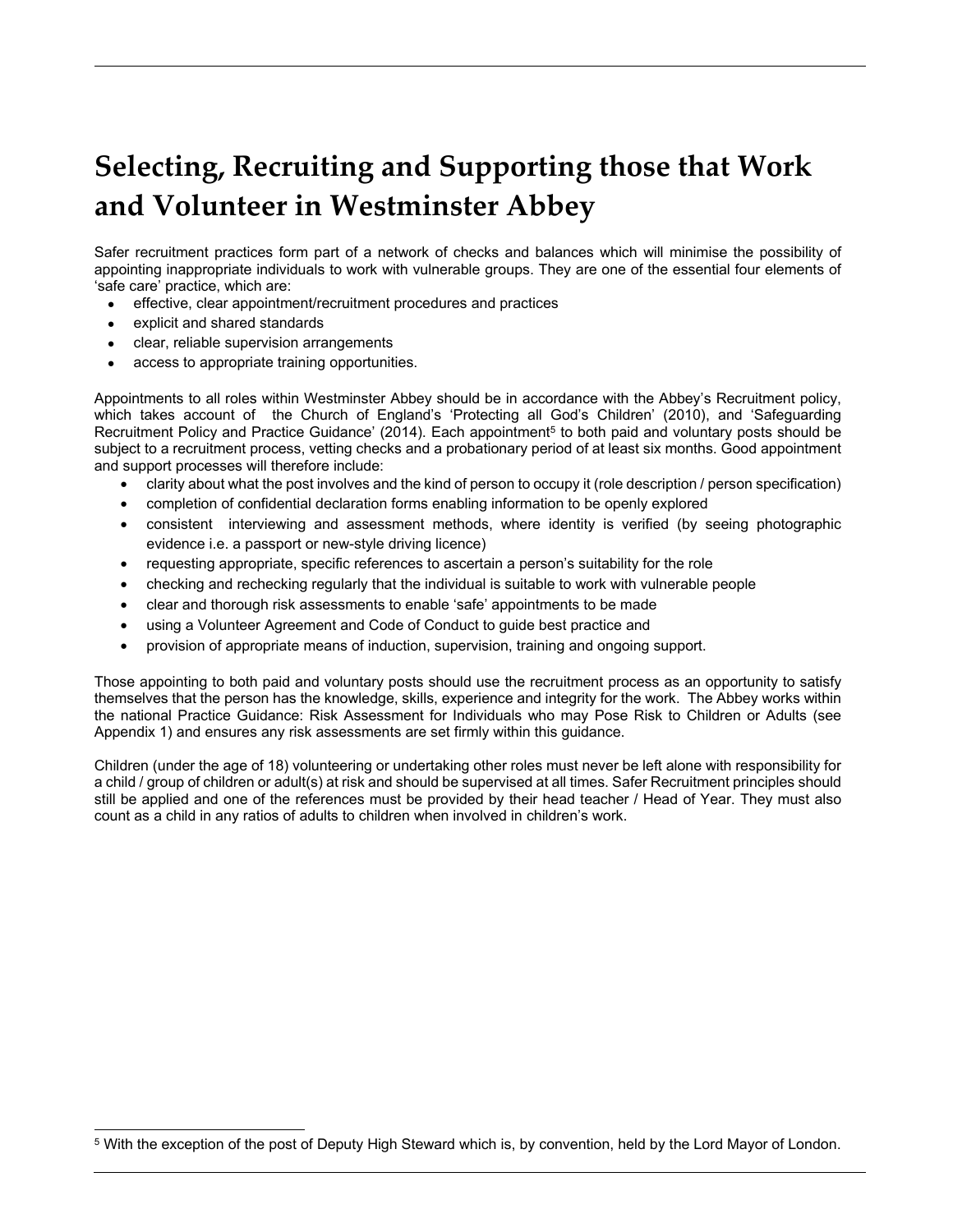## **Disclosure and Barring Service (DBS)**

This organisation was formed in 2012 with the amalgamation of the Criminal Records Bureau (CRB) and Independent Safeguarding Authority (ISA). The DBS is responsible for processing applications for criminal record checks (DBS disclosures) and for considering those judged to be a danger to either children, young people or adults at risk, for barring (being legally prevented from working or volunteering with these groups).

There is a legal duty to refer to be considered for barring anyone that has been employed by, or volunteered for, the Abbey where allegations have been received, referred to the appropriate authorities and found to have substance.

## **Safeguarding Contact List**

The ASO is responsible for maintaining a contact sheet which should be readily available to all Abbey office holders, employees and volunteers. Contact information for those roles described above should be easily available to the general public.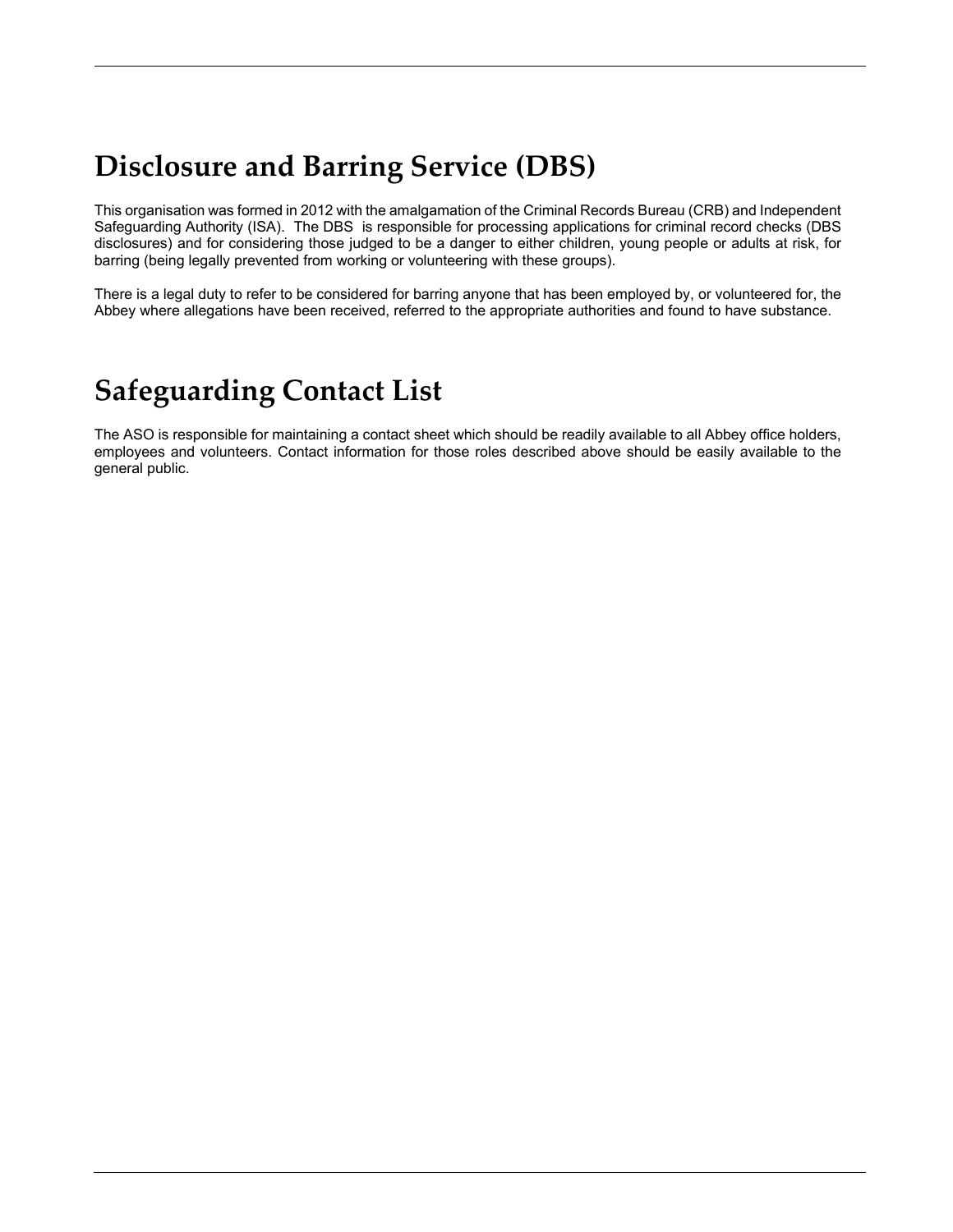# SECTION TWO SAFEGUARDING CHILDREN AND YOUNG PEOPLE

The safeguarding of children and adults is an integral part of the life and ministry of the church, set out clearly in legislation and is everyone's responsibility. This safeguarding children and young people policy sits together with the safeguarding adult's policy. This policy is drawn from the policy for safeguarding children in the Church of England, 'Protecting All God's Children, 2010'. It provides the basis for ensuring that within the Abbey we provide the safest possible environment to enable children to grow and flourish.

It represents, therefore, the Abbey's commitment to safeguarding children and young people and reflects our policy statement and guiding principles. The Dean & Chapter believes that the welfare of the child is paramount, with the needs of the child being put above the needs of adults, and that all children should be protected from harm or abuse. To do so we will work in partnership with children, parents, carers and other agencies to promote and safeguard the welfare of the children for whom we have a responsibility.

## **Child Protection and Abuse**

### **WHAT IS SAFEGUARDING?**

*Safeguarding: the broader activities through which we are vigilant and responsive to promoting the welfare of our children and young people6 and protecting them from potential harm*.

This is demonstrated through carefully planned activities for children, offering support where possible, responding to concerns and working with partner agencies. It also involves caring for those hurt by abuse and managing the behaviour of those who form part of our community who have caused or may cause harm to others.

The primary concept in safeguarding is recognising and responding to potential significant harm to children. Significant harm is any single or multiple maltreatment or impairment to the health and development of a child and is determined by careful assessment.

#### **WHY IS SAFEGUARDING IMPORTANT?**

Too often children have died or been abused at the hands of those who should have protected them. Therefore the work of safeguarding children and young people is now guided by a significant body of legislation and policy. They serve to reinforce the importance of this work and the basis from which we should be operating. The UN Convention on the Rights of the Child (1989) challenges us to take measures to protect children from all forms of physical or mental violence, injury or abuse, neglect or negligent treatment, maltreatment or exploitation, including sexual abuse. Within England this is reflected in the Children Act 1989 which provides the statutory powers for the Local Authority to investigate and intervene where there are concerns for significant harm to a child. More specifically, statutory and voluntary organisations are guided by 'Working Together to Safeguard Children' (2013), published by HM Government, which provides specific guidance for faith organisations. This policy has been developed in accordance with that legislation.

### **HOW MIGHT CHILDREN BE HARMED?**

l

Children can be harmed in many ways. Maltreatment of a child occurs where: their health, physical, emotional, intellectual, sexual, spiritual or social development is damaged by other people. All abuse is a betrayal of trust and a misuse of relationships and power. Church communities must be particularly vigilant to identify the inappropriate use of any religious belief or practice which may harm somebody spiritually, emotionally or physically. Abuse can be an act of commission, such as sexual abuse, or omission, such as neglect or failure to protect or report.

 $6$  The term child is defined in law as a person who has not yet reached their 18th birthday. Therefore the term 'child' is used throughout this policy and procedure and this includes young people.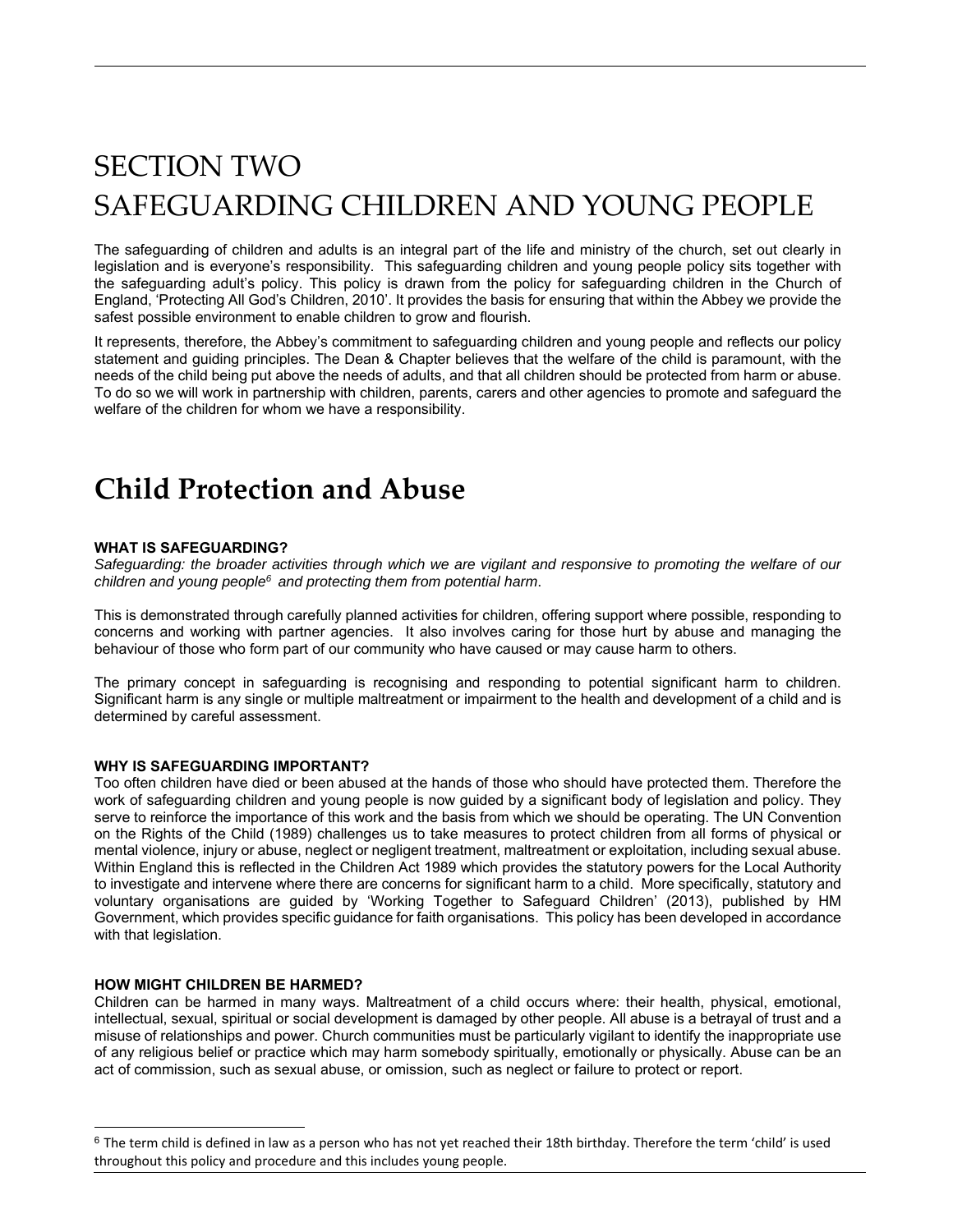Child abuse affects girls and boys, babies and young people of all ages up to 18, including children with learning difficulties, children with physical disabilities and children from all kinds of family backgrounds. It occurs in all cultures, religions and classes. Research<sup>4</sup> shows that disabled children are more vulnerable. Abuse may be happening in the home, in the Abbey precincts or in peer relationships.

Digital technology such as the internet and mobile phones are being increasingly used as a medium for abuse. Amongst their peers, children may experience 'sexting' or be enticed to take or send explicit photographs of themselves. With adults it may also take the form of the production and distribution of photographs or videos displaying abusive images of children. Children can be entrapped by these practices.

### **WHO MIGHT HARM A CHILD?**

Children may be abused in a family, institutional or community setting; by those known to them, or, more rarely, by a stranger. They may be abused by an adult or adults, or by another child or children, including bullying and abuse through the use of digital technology. Someone may abuse or neglect a child by inflicting harm or by failing to act to prevent harm. Most child abuse (circa 70%) is perpetrated by an adult, male or female, who is well known to the child, often a family member. Such trusted adults may be in the child's community; they may be trusted professionals, leaders or members of a child's church.

### **WHAT IS THE IMPACT ON CHILDREN?**

Abuse can result in a child suffering significant harm and the need for court proceedings to safeguard their welfare. Abuse prevents children from achieving their full potential and undermines their dignity and rights. The harm it causes will affect children both while it is happening and in later life. It can be educational, emotional, psychological and relational. Historic accounts are therefore to be responded to with the same diligence. When abuse occurs within the context of the Church or by a Christian, it may affect the person's faith and spiritual development.

Children may suffer both directly and indirectly if they live in households where there is domestic abuse. Domestic abuse includes any incident of threatening behaviour, violence or abuse between adults or young people, who are or who have been intimate partners, family members or extended family members, regardless of gender and sexuality. Domestic abuse will always include at least emotional abuse of any children in the household, and there may also be direct abuse of them.

#### **WHY SHOULD THE ABBEY BE CONCERNED?**

 $\overline{a}$ 

Churches are places where everyone should be able to flourish in God's love. Sadly research from the Lucy Faithful Foundation has indicated that a higher proportion of convicted offenders against children may be found in church congregations than in the population generally. It is therefore likely that congregations may have people who have abused children among their worshippers, some of whom will be known. Not all will have committed sexual offences; some will have been guilty of neglect, physical or emotional abuse; they may still present a risk to children. The Church in general and the Abbey in particular is a community of sinners being forgiven, and has a duty to minister to all people. This imposes a particular responsibility to not place people in the way of temptation, and not to compromise the safety of children.

#### **CARING FOR THOSE WHO MAY OR HAVE HARMED CHILDREN**

It is the policy of Westminster Abbey that all those who work or volunteer with children, young people or adults at risk have a Criminal Records check through the Disclosure and Barring Service (DBS) as the final part of the Safer Recruitment process and that all elements of this process must be satisfactorily completed before a person is allowed to commence working either as an employee or volunteer. The DBS must be 'renewed' every 5 years. Where information is disclosed on the certificate (resulting in a 'blemished' disclosure), there will always be a risk assessment process carried out by the Abbey Safeguarding Officer, Abbey Safeguarding Adviser and Dean & Chapter Safeguarding Lead that will be proportionate to the role and the information disclosed. The Freedom of Information Act, 2012 means that many old, minor or unrelated offences will no longer be disclosed as part of this process. Disclosures of past offences do not always mean that the person cannot be appointed to the proposed role.

As well as people with cautions<sup>7</sup> and convictions against children there are others whose behaviour may be considered to pose a risk to children. A protocol for 'Managing Offenders' must be completed for all those with

 $7$  Acceptance of a caution is an admission of the offence and is, therefore, equivalent to a conviction.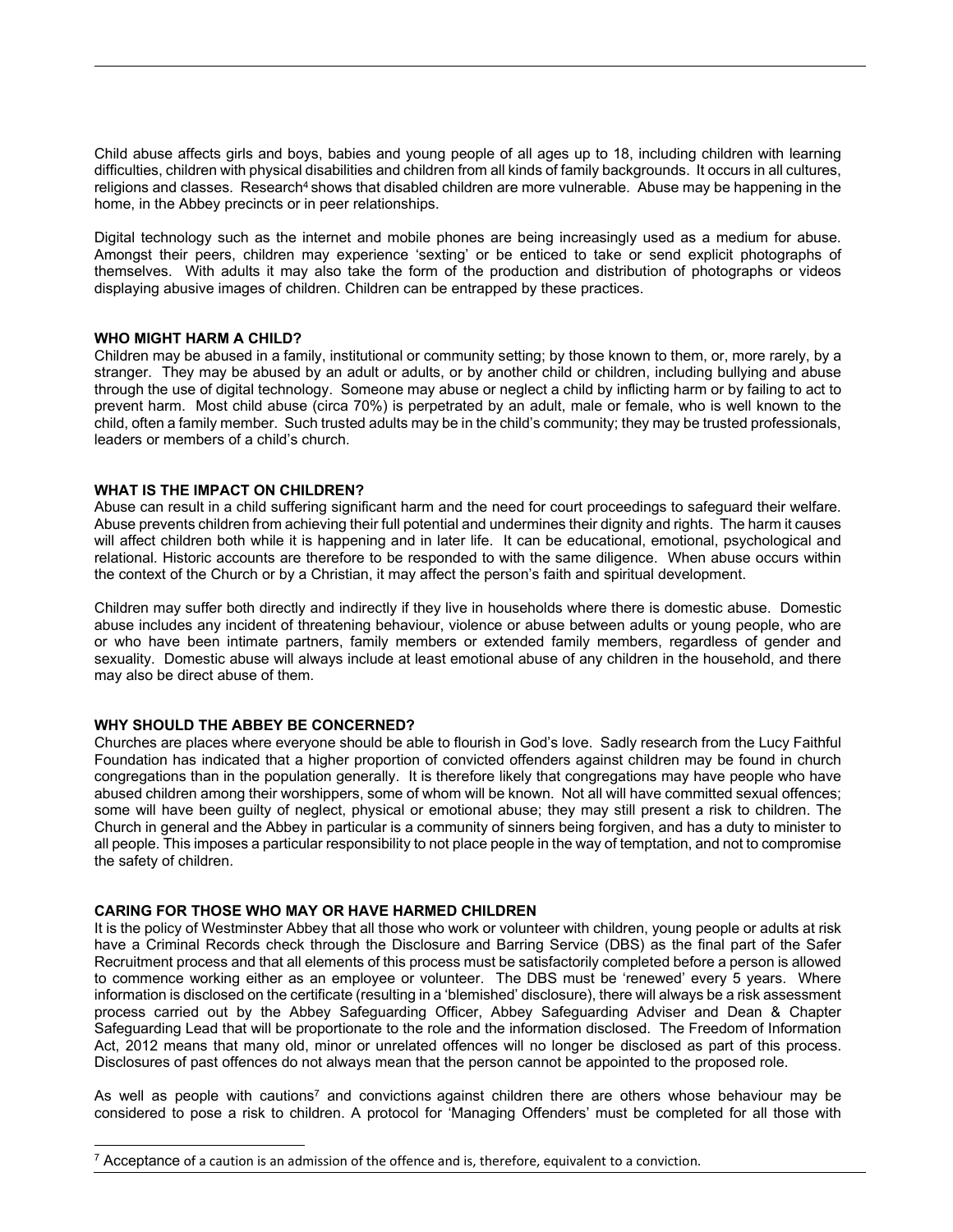cautions or convictions relating to children. A 'Covenant of Care' agreement should be completed with those who may potentially present a risk to children, for example if they are the subject of police enquiries, even where they have not been arrested or charged with an offence. These agreements will be prepared by the ASO, in consultation with the ASA and the D&CSL, and put in place boundaries that will protect both vulnerable groups and the (alleged) offenders, including provision for pastoral care. These agreements are to be reviewed regularly to ensure that they remain appropriate and are being adhered to. We need to keep in mind that those who have offended against children may always pose a risk.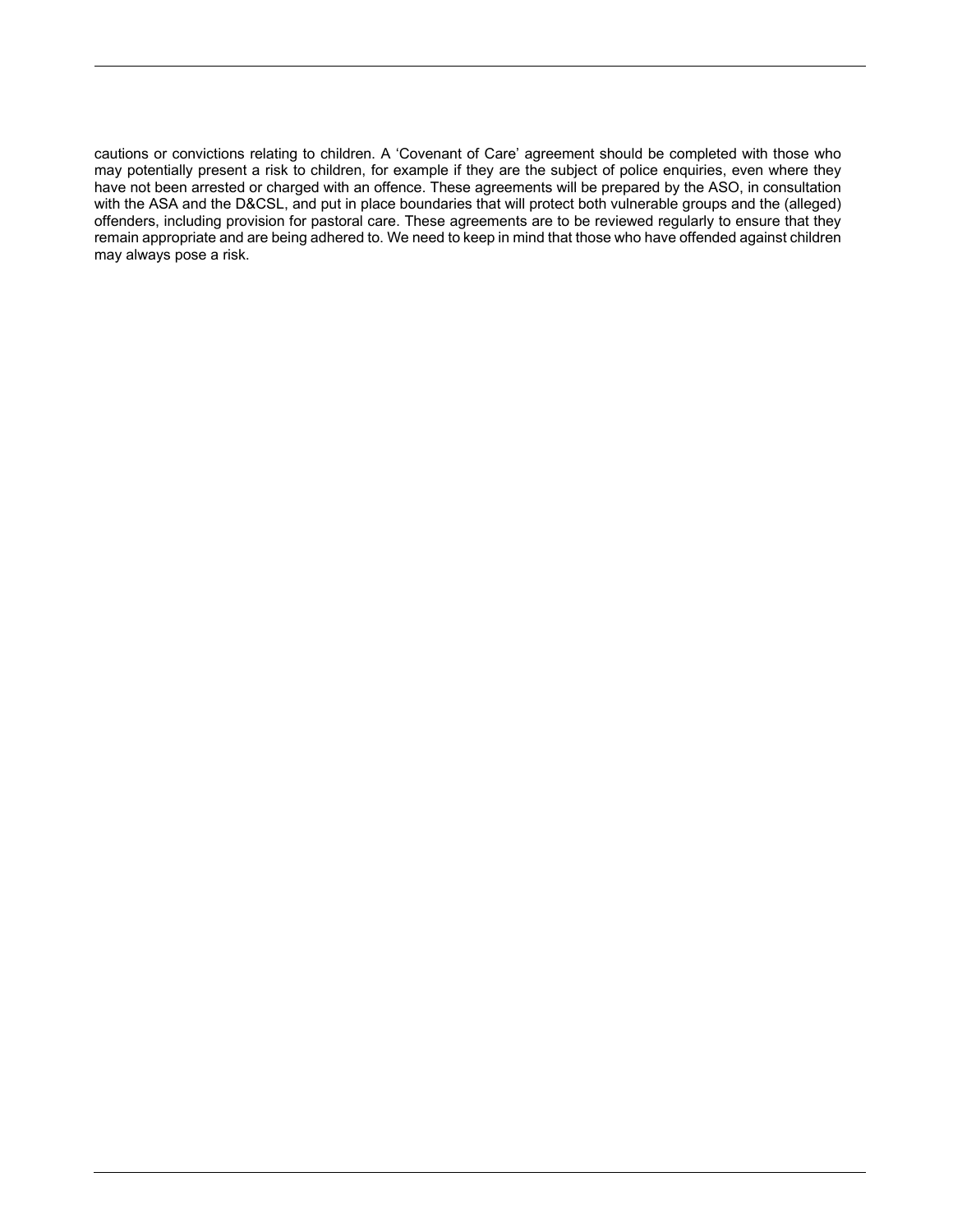## **Categories, Signs and Definitions of Abuse**

There are four categories of abuse described in "Working Together to Safeguard Children", (2013) from which the following definitions are taken.

### **PHYSICAL ABUSE**

Physical abuse may involve hitting, shaking, throwing, poisoning, burning or scalding, drowning, suffocating or otherwise causing physical harm to a child. Physical harm may also be caused when a parent or carer fabricates the symptoms of, or deliberately induces illness in, a child.

| <b>PHYSICAL ABUSE</b>                                                                                                                                                                                                                                                                                                                                                                                                                                                   |                                                                                                                                                                                                                                                                                                                                                                                 |
|-------------------------------------------------------------------------------------------------------------------------------------------------------------------------------------------------------------------------------------------------------------------------------------------------------------------------------------------------------------------------------------------------------------------------------------------------------------------------|---------------------------------------------------------------------------------------------------------------------------------------------------------------------------------------------------------------------------------------------------------------------------------------------------------------------------------------------------------------------------------|
| <b>Physical Signs</b>                                                                                                                                                                                                                                                                                                                                                                                                                                                   | <b>Behavioural Signs</b>                                                                                                                                                                                                                                                                                                                                                        |
| Bruises, black eyes and broken bones are obvious<br>signs of physical abuse, but they are not the only<br>ones. Other signs include:<br>injuries that the child cannot explain or<br>explains unconvincingly<br>untreated or inadequately treated injuries<br>injuries to parts of the body where<br>accidents are unlikely, such as thighs,<br>back, abdomen<br>bruising which looks like hand or finger<br>marks<br>cigarette burns, human bites, scalds and<br>burns | Sometimes if a child is being physically abused<br>they may show changes in behaviour, such as:<br>becoming sad, withdrawn or depressed<br>having trouble sleeping<br>٠<br>behaving aggressively or being<br>$\bullet$<br>disruptive<br>showing fear of certain adults<br>$\bullet$<br>showing lack of confidence and low<br>$\bullet$<br>self-esteem<br>using drugs or alcohol |

#### **SEXUAL ABUSE**

Sexual abuse involves forcing or enticing a child to take part in sexual activities, not necessarily involving a high level of violence, whether or not the child is aware of what is happening. The activities may involve physical contact, including assault by penetration (for example, rape or oral sex) or non-penetrative acts such as masturbation, kissing, rubbing and touching outside of clothing. They may also include non-contact activities, such as involving children in looking at, or in the production of sexual images, watching sexual activities, encouraging children to behave in sexually inappropriate ways, or grooming a child in preparation for abuse (including via the internet). Sexual abuse is not solely perpetrated by adult males. Women can also commit acts of sexual abuse, as can other children.

| <b>SEXUAL ABUSE</b>                                                                                                                                                                                       |                                                                                                                                                                                                                                                                                                                                                                                                                                                                                                                                                    |  |
|-----------------------------------------------------------------------------------------------------------------------------------------------------------------------------------------------------------|----------------------------------------------------------------------------------------------------------------------------------------------------------------------------------------------------------------------------------------------------------------------------------------------------------------------------------------------------------------------------------------------------------------------------------------------------------------------------------------------------------------------------------------------------|--|
| <b>Physical Signs</b>                                                                                                                                                                                     | <b>Behavioural Signs</b>                                                                                                                                                                                                                                                                                                                                                                                                                                                                                                                           |  |
| pain, itching, bruising or bleeding in the<br>genital or anal areas<br>genital discharge or urinary tract infections<br>stomach pains or discomfort walking or<br>sitting sexually transmitted infections | a marked change in the child's general<br>behaviour. For example, they may<br>become unusually quiet and withdrawn,<br>or unusually aggressive. Or they may<br>start suffering from what may seem to<br>be physical ailments, but which can't be<br>explained medically<br>a young person may refuse to attend<br>school or start to have difficulty<br>concentrating so that their schoolwork<br>is affected<br>they may show unexpected fear or<br>distrust of a particular adult or refuse to<br>continue with their usual social<br>activities |  |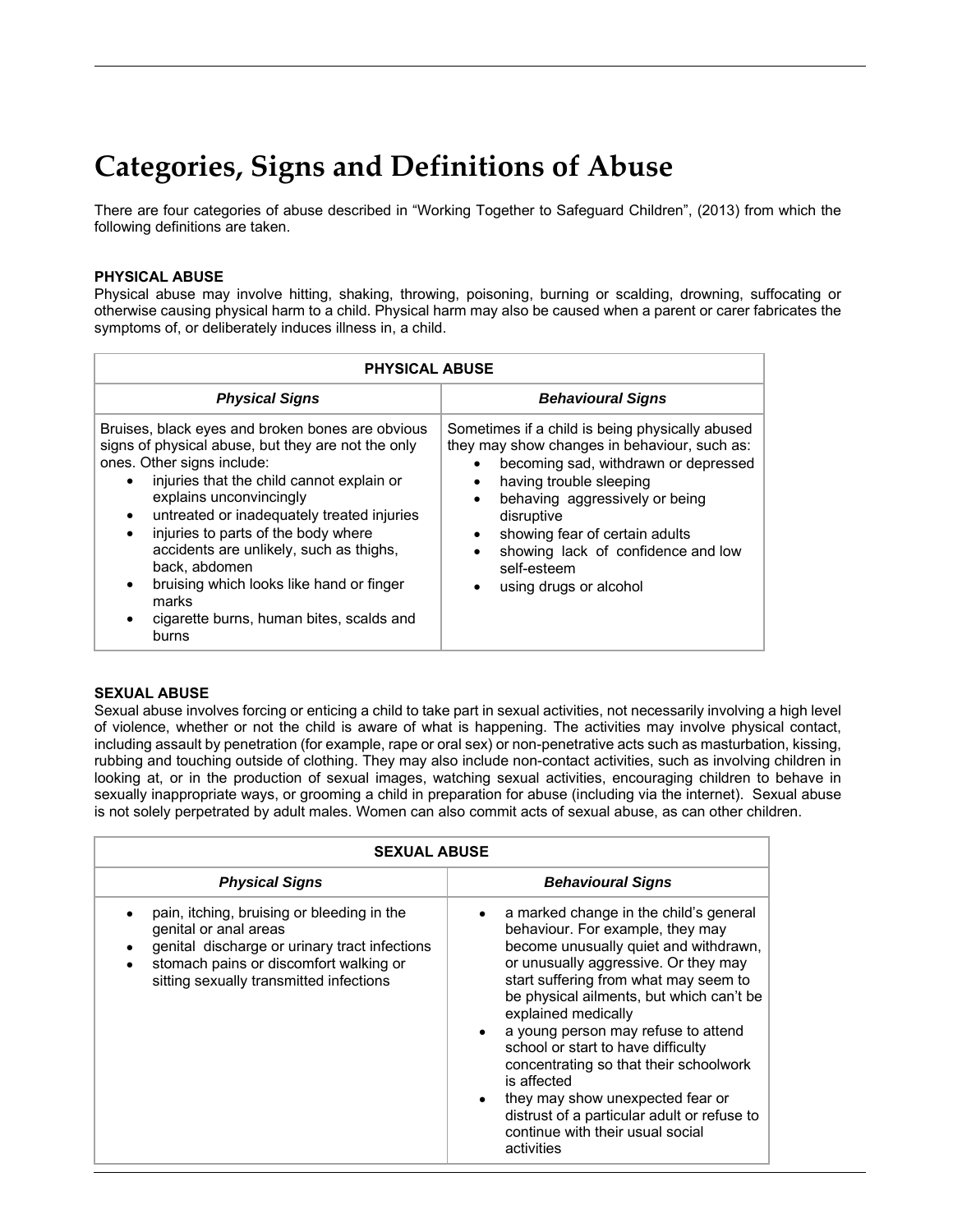|  | they may start using sexually explicit<br>$\bullet$<br>behaviour or language, particularly if<br>the behaviour or language is not<br>appropriate for their age<br>the child may describe receiving<br>special attention from a particular adult,<br>or refer to a new, "secret" friendship<br>with an adult or young person |
|--|-----------------------------------------------------------------------------------------------------------------------------------------------------------------------------------------------------------------------------------------------------------------------------------------------------------------------------|
|--|-----------------------------------------------------------------------------------------------------------------------------------------------------------------------------------------------------------------------------------------------------------------------------------------------------------------------------|

## **NEGLECT**

Neglect is the persistent failure to meet a child's basic physical and/or psychological needs, likely to result in the serious impairment of the child's health or development. Neglect may occur during pregnancy as a result of maternal substance abuse. Once a child is born, neglect may involve a parent or carer failing to:

- provide adequate food, clothing and shelter (including exclusion from home or abandonment)
- protect a child from physical and emotional harm or danger
- ensure adequate supervision (including the use of inadequate care-givers)
- ensure access to appropriate medical care or treatment

It may also include neglect of, or unresponsiveness to, a child's basic emotional needs.

| <b>NEGLECT</b>                                                                                                                                                                                                |                                                                                                                                                                                                                                                                                                                    |  |
|---------------------------------------------------------------------------------------------------------------------------------------------------------------------------------------------------------------|--------------------------------------------------------------------------------------------------------------------------------------------------------------------------------------------------------------------------------------------------------------------------------------------------------------------|--|
| <b>Physical Signs</b>                                                                                                                                                                                         | <b>Behavioural Signs</b>                                                                                                                                                                                                                                                                                           |  |
| abandonment<br>unattended medical needs<br>consistent lack of supervision<br>constant hunger, inappropriate dress, poor<br>$\bullet$<br>hygiene<br>lice, distended stomach, emaciated<br>inadequate nutrition | regularly displays fatigue or<br>listlessness, falls asleep in sessions<br>steals food, begs from others<br>$\bullet$<br>reports that there is no carer ay=t<br>home<br>frequently absent or late<br>self-destructive<br>extreme loneliness and need for<br>$\bullet$<br>affection<br>school dropout (adolescents) |  |

#### **EMOTIONAL ABUSE**

Emotional abuse is the persistent emotional maltreatment of a child which causes severe and persistent adverse effects on the child's emotional development. It may involve conveying to children that they are worthless or unloved, inadequate, or valued only in so far as they meet the needs of another person. It may include not giving the child opportunities to express their views, deliberately silencing them or ridiculing what they say or how they communicate.

Emotional abuse may feature age or developmentally inappropriate expectations being imposed on children. These may include interactions that are beyond the child's developmental capability, as well as overprotection and limitation of exploration and learning, or preventing the child participating in normal social interaction. It may also involve: seeing or hearing the ill-treatment of another, for example in domestic violence situations; serious bullying (including cyber-bullying); causing children frequently to feel frightened or in danger; exploitation or corruption of children. Some level of emotional abuse is involved in all types of maltreatment of a child but it may occur as the sole or main form of abuse.

| <b>EMOTIONAL ABUSE</b>                           |                                                                      |
|--------------------------------------------------|----------------------------------------------------------------------|
| <b>Physical Signs</b>                            | <b>Behavioural Signs</b>                                             |
| speech disorders<br>delayed physical development | habit disorder (sucking, rocking,<br>biting) antisocial, destructive |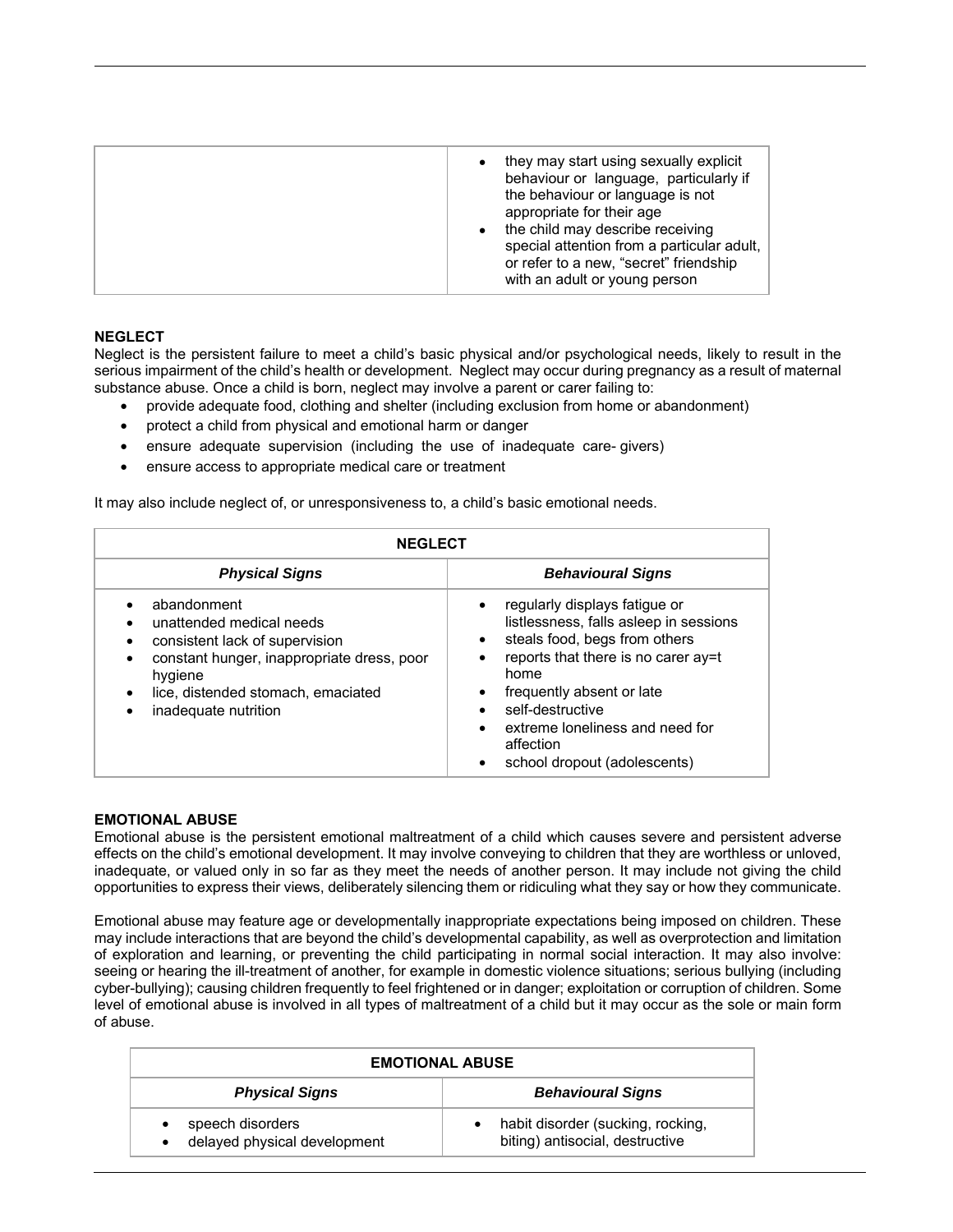| substance abuse<br>ulcers, severe allergies<br>$\bullet$ | neurotic traits (sleep disorders,<br>inhibition of play)<br>passive and aggressive behavioural<br>extremes<br>• delinquent behaviour (especially<br>adolescents)<br>developmentally delayed |
|----------------------------------------------------------|---------------------------------------------------------------------------------------------------------------------------------------------------------------------------------------------|
|----------------------------------------------------------|---------------------------------------------------------------------------------------------------------------------------------------------------------------------------------------------|

## **WHY CHILDREN DON'T TELL AND ADULTS DON'T ACT**

It is commonly believed that a child or young person would resist abuse at all costs or immediately tell a trusted adult. In fact children usually need to overcome a number of barriers which may be emotional or intellectual but are very real for them. The majority of children and young people don't tell because often they:

- are scared because they have been threatened
- believe they will be taken away from home and put in care
- believe they are to blame
- think it is what happens to all children
- feel embarrassed and guilty
- don't want the abuser to get into trouble
- have communication or learning difficulties
- may not have the vocabulary to explain what happened
- are afraid they won't be believed

All of us have a natural revulsion upon hearing someone has maltreated a child, especially if it is someone we know, and must resist our inclination to dismiss its possible truth in favour of a more comfortable rationale. The reasons adults do not share their concerns may be because we:

- find it hard to believe what we are seeing or hearing
- cannot believe that someone we know may have behaved in this way
- fear we might 'get it wrong' or make it worse
- fear the consequences of getting it wrong for the child, young person, their family and/or for ourselves
- simply 'don't want to be involved'
- believe we do not have the information about what to do or who to contact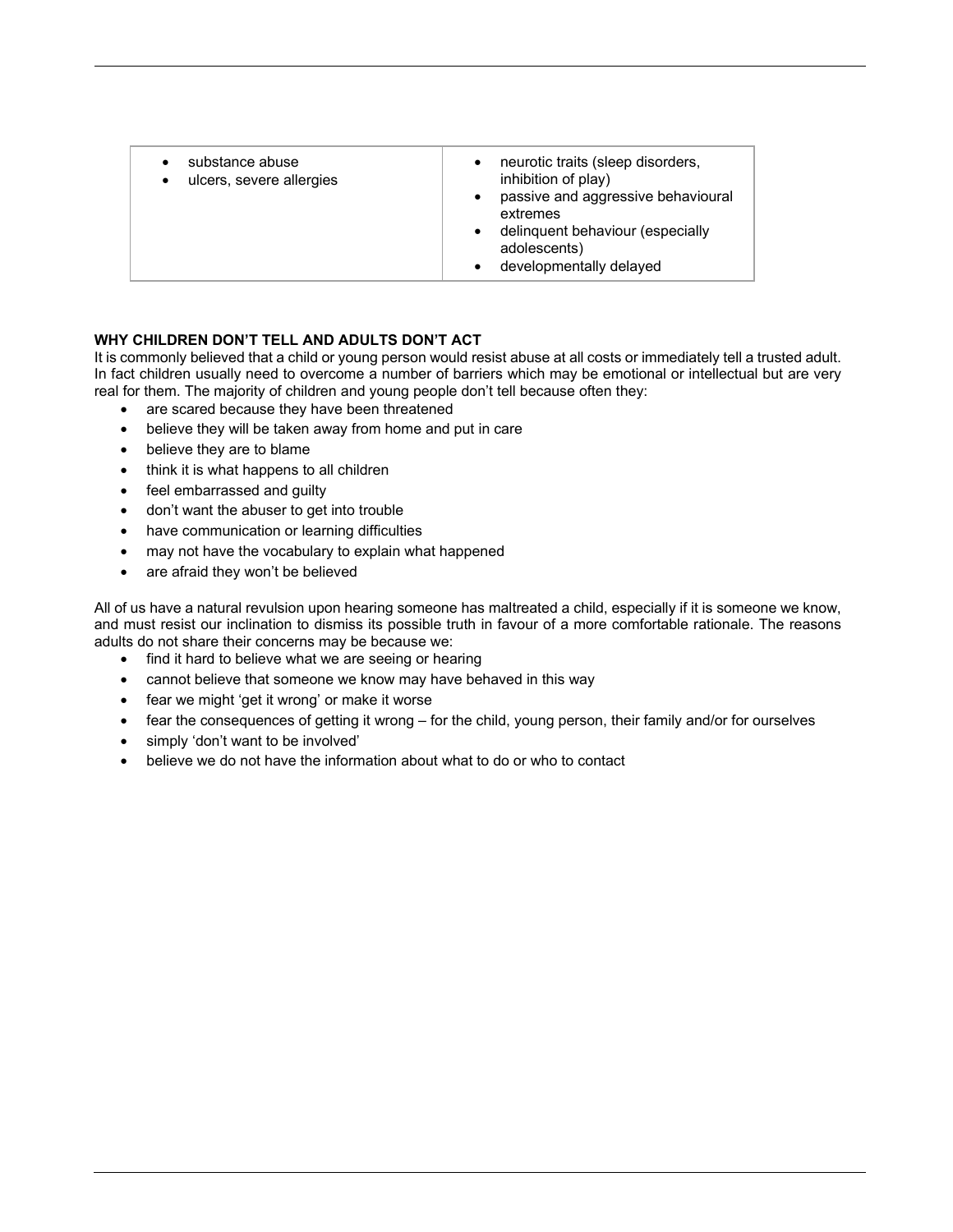## **Procedures to follow if there is Concern about a Child**

## **WHAT TO DO WITH DISCLOSURES AND CONCERNS**

Concerns about a child or young person may present themselves in a number of ways. The flow chart in Section One will guide the response in specific situations. The core actions that should always be taken are:

- take any emergency action needed to alleviate any immediate risk to life or limb (call 999)
- discuss your concerns with your Abbey Safeguarding Officer, DASO, St Margaret's CSC or the DSL for Westminster Abbey Choir School
- contact the NSPCC helpline (0808 800 5000) if you feel the concerns can not be handled within the Abbey's procedures
- make a brief factual note of what you have seen, heard or become concerned about (within an hour when possible)
- listen, don't ask any leading $6$  questions and treat all information confidentially
- ensure safeguarding action is taken.

All situations of actual or suspected child abuse should be reported without delay (within 24 hours) to the appropriate agency and to the London Diocesan Safeguarding Team for further advice and support.

## **MAKING A REFERRAL TO CHILDREN'S SOCIAL CARE / POLICE**

If it is necessary to make a referral, this will normally be done by the ASO or, occasionally, the ASA. The following points should be kept in mind:

- give the social worker / police officer as much detail as possible: names, addresses, descriptions, dates, times, and what was actually said / seen
- distinguish between fact and opinion and between what you have seen and what others have told you
- follow up your contact with the relevant statutory agency by either a letter or email confirming what you have said to them (within 24 hours)
- $\bullet$  keep a record<sup>7</sup> of all contact made, including the names of those you have reported to, regarding the concern
- be prepared to have further discussions with social services and / or a police investigation team
- continue to support the child and ensure they know what will happen
- you may need support for yourself from others in the Abbey who know what is happening (i.e. the ASO, ASA or D&CSL)

Further guidance on reporting concerns and record keeping can be found in 'Managing safeguarding concerns, responding and reporting' in the Safeguarding Toolkit on the Diocese of London web site.

<sup>6</sup> Leading questions are those that suggest a particular answer. Therefore care must be taken not to put words into a child or young person's mouth either by a direct suggestion or in the form of a loaded question.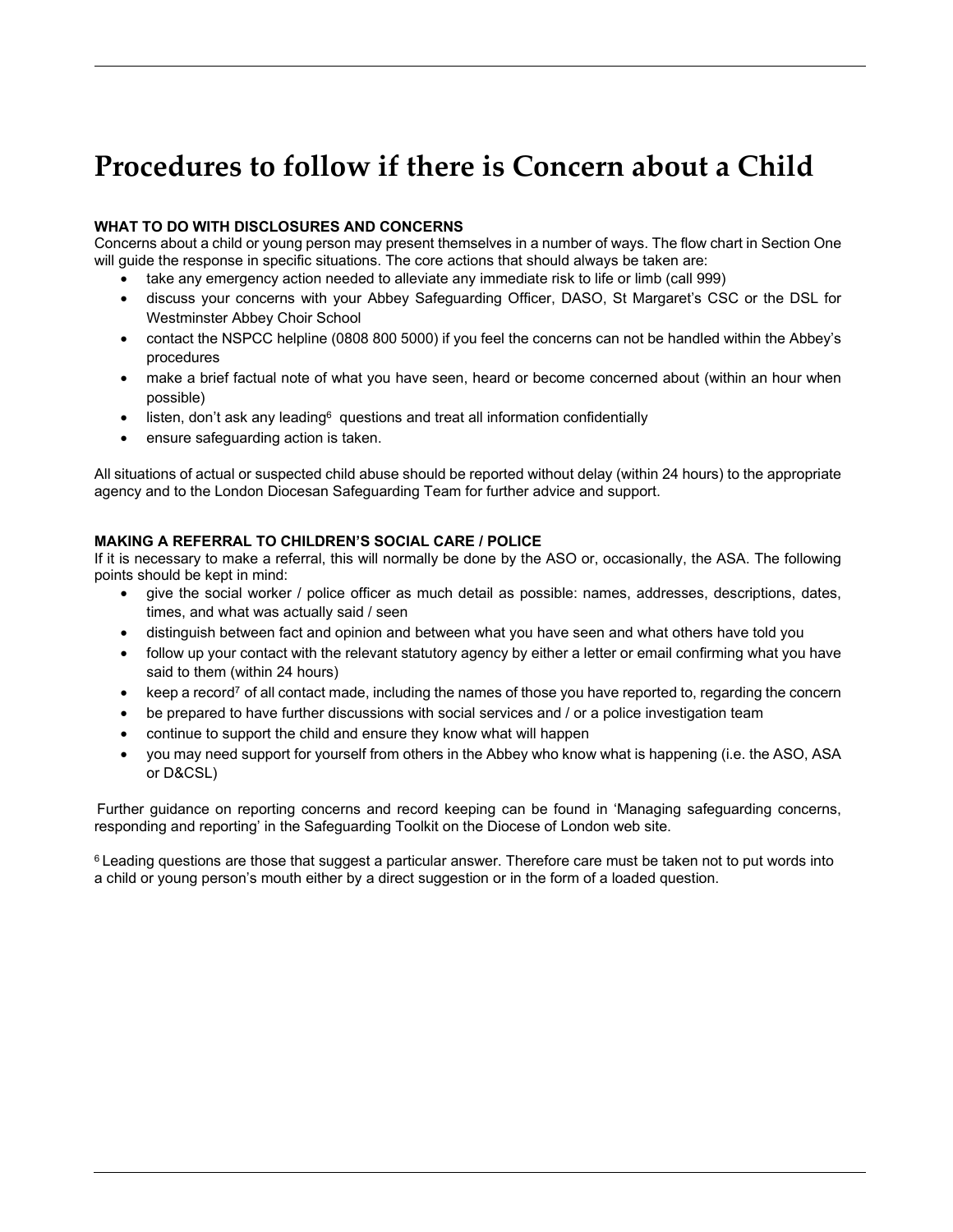## **Other Considerations**

## **CONSENT**

It is important to ensure that children and young people are able to make an informed choice about whether to be involved in specific activities (e.g. children's / youth activities offered as part of a themed day or outreach visit). This can be done by sending the children and young people a briefing document or meeting with them before the event / activity and talking them through what it involves. Children and young people should be given the option at any time before or during an event or activity to say if they feel unhappy or uncomfortable with what is happening and they must be listened to.

Parental consent must be obtained for all children and young people up to the age of 18 years, unless they are 16 years or over and living and working independently from their parents/ guardians and are not part of the looked after system where the local authority should be approached. Where the children come as part of a visit in partnership with another organisation it will normally be sufficient to obtain confirmation from that organisation that the appropriate consent has been obtained.

Consent will be needed for:

- the activities the group will engage in, especially when taking place off site or addressing an issue that could be deemed controversial
- the taking and use of any photographs or video clips
- the use of private cars to transport children
- the use of electronic means of communication with children (email, text, social network sites)

Examples of consent forms are available on the Safeguarding support pages of the London Diocesan web site.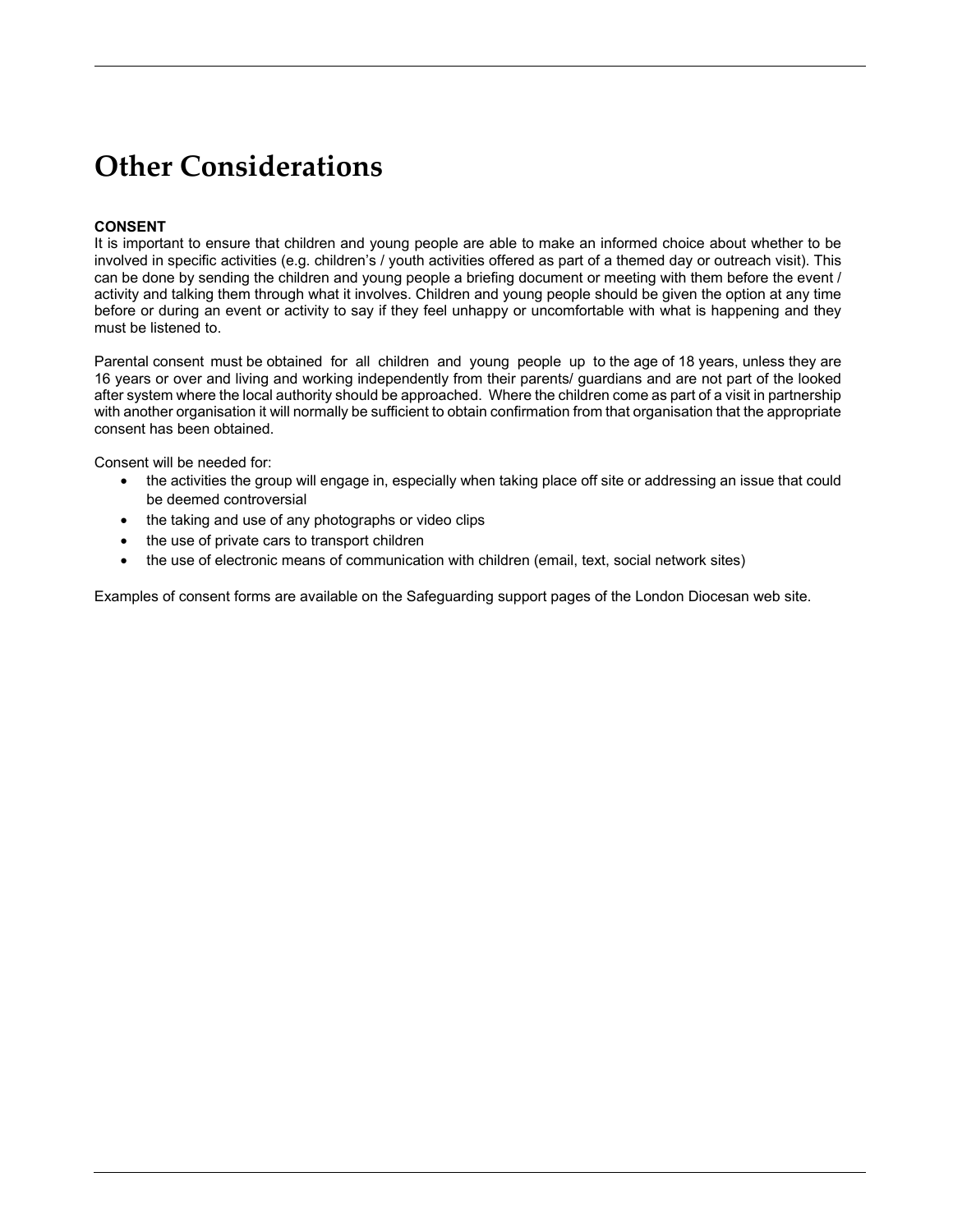# SECTION THREE SAFEGUARDING ADULTS AT RISK

The Church recognises that everyone has strengths and weaknesses, capacities and restrictions yet, at some times, may become vulnerable due to pressures, dangers or overwhelming circumstances. Some people by reason of their physical or social circumstances have higher levels of vulnerability than others. This may be because, for example they have a disability, mental health issues or dementia. It is the Christian duty of everyone to recognise and support those who are identified as being more vulnerable. In supporting a vulnerable person we must do so with compassion and in a way that maintains their dignity.

Safeguarding means protecting an adult's right to live in safety, free from abuse and neglect. It is about people and organisations working together to prevent and stop both the risks and experience of abuse or neglect, while at the same time making sure that the adult's wellbeing is promoted including, where appropriate, having regard to their views, wishes, feelings and beliefs in deciding on any action. This must recognise that adults sometimes have complex interpersonal relationships and may be ambivalent, unclear or unrealistic about their personal circumstances (Care and support statutory guidance (updated 24 February 2017), 14.7).

This section of the policy document sets out the Dean and Chapter's commitment to working with others to promote and safeguard the welfare of adults at risk in the Westminster Abbey community.

It should also be noted that The Association of Directors of Adult Social Services (ADASS), NHS London, the Metropolitan Police, and the London Clinical Commissioning Council have produced 'London multi-agency safeguarding policy and procedures' (2015).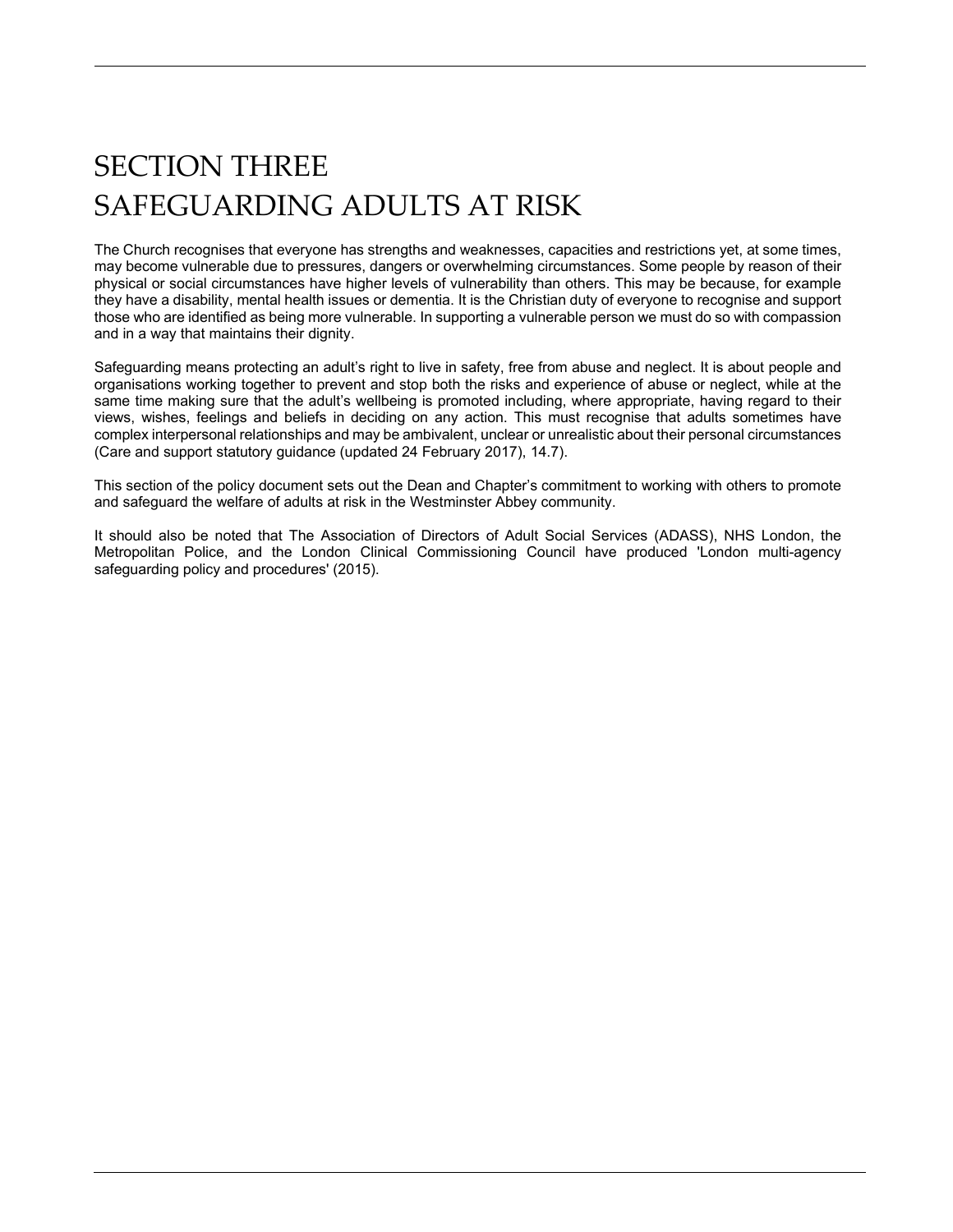## **Safeguarding Adults at risk of Abuse or Neglect**

## **WHEN IS AN ADULT AT RISK OF ABUSE AND NEGLECT?**

Government guidance says safeguarding duties apply to an adult who:

- has needs for care and support (whether or not the local authority is meeting any of those needs)
- is experiencing, or at risk of, abuse or neglect
- as a result of those care and support needs is unable to protect themselves from either the risk of, or the experience of abuse or neglect

Within faith settings it is also recognised as applying to a person who has recently suffered personal adversity making them in particular need of pastoral support.

Some of the factors that may increase risk of abuse or neglect include:

- sensory or physical disability or impairment
- learning disability
- physical illness
- chronic or acute mental ill health (including dementia)
- addiction to alcohol or drugs
- permanent or temporary reduction in physical, mental or emotional capacity through life events such as bereavement / loss, abuse or trauma

Mistreatment or abuse can occur in any relationship and may result in harm or exploitation.

The aims of adult safeguarding are to:

- prevent harm and reduce the risk of abuse or neglect to adults with care and support needs
- stop abuse or neglect wherever possible
- safeguard adults in a way that supports them in making choices and having control about how they want to live
- promote an approach that concentrates on improving life for the adults concerned
- raise public awareness so that communities as a whole, alongside professionals, play their part in preventing, identifying and responding to abuse and neglect
- provide information and support in accessible ways to help people understand the different types of abuse, how to stay safe and what to do to raise a concern about the safety or well-being of an adult
- address what has caused the abuse or neglect

The Government has also set out **Six key principles** that underpin all adult safeguarding work and have used 'I' statements (what I would like to happen) as an example for each principle. These in turn provide a good set of principles for office holders, employees and volunteers to consider, when working with adults at risk.

#### **Empowerment**

People being supported and encouraged to make their own decisions and informed consent.

I am asked what I want as the outcomes from the safeguarding process and these directly inform what happens.

#### **Prevention**

It is better to take action before harm occurs.

I receive clear and simple information about what abuse is, how to recognise the signs and what I can do to seek help.

## **Proportionality**

The least intrusive response appropriate to the risk presented.

I am sure that the professionals will work in my interest, as I see them and they will only get involved as much as needed.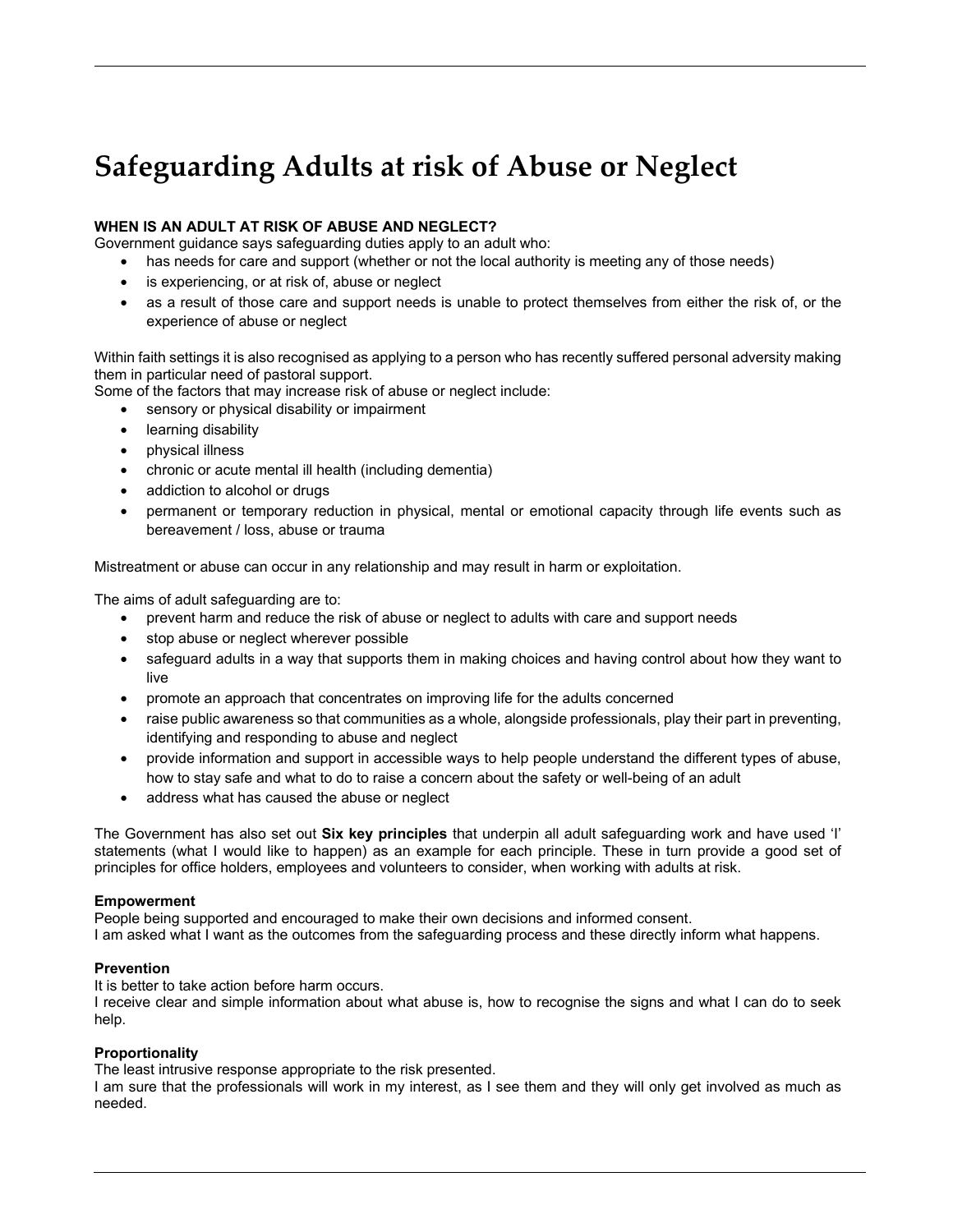### **Protection**

Support and representation for those in greatest need. I get help and support to report abuse and neglect. I get help so that I am able to take part in the safeguarding process to the extent to which I want.

#### **Partnership**

Local solutions through services working with their communities. Communities have a part to play in preventing, detecting and reporting neglect and abuse.

I know that staff treat any personal and sensitive information in confidence, only sharing what is helpful and necessary. I am confident that professionals will work together and with me to get the best result for me.

### **Accountability**

Accountability and transparency in delivering safeguarding. I understand the role of everyone involved in my life and so do they.

### **WHY SHOULD THE ABBEY BE CONCERNED?**

The Westminster Abbey community, in common with those of most churches, includes those who are or will become temporarily or permanently vulnerable and who look to the Church for support and care during these times. They entrust themselves to the care of their Christian community in good faith. The Abbey seeks to empower and protect such people.

### **HOW DO I KNOW IF IT IS ABUSE OR NEGLECT?**

This next section considers the different types and patterns of abuse and neglect and the different circumstances in which they may take place. This is not intended to be an exhaustive list but an illustrative guide as to the sort of behaviour which could give rise to a safeguarding concern.

We should not limit our view of what constitutes abuse or neglect, as they can take many forms and the circumstances of the individual should always be considered. Exploitation, in particular, is a common theme in the following list of the types of abuse and neglect.

#### **WHO MIGHT MISTREAT OR ABUSE AN ADULT AT RISK?**

Anyone can perpetrate abuse or neglect, including:

- spouses/partners
- other family members
- neighbours
- friends
- acquaintances
- local residents
- people who deliberately exploit adults they perceive as vulnerable to abuse
- paid staff or professionals and volunteers
- strangers

While a lot of attention is paid, for example, to targeted fraud or internet scams perpetrated by complete strangers, it is far more likely that the person responsible for abuse is known to the adult and is in a position of trust and power. Abuse can happen anywhere: for example, in someone's own home, in a public place, in hospital, in a care home or in college. It can take place when an adult lives alone or with others.

### **SELF-NEGLECT**

There is no single definition of self-neglect. However, the Care Act makes clear it comes within the definition of abuse or neglect if the individual concerned has care and support needs and is unable to protect him or herself. The Department of Health (2014), has defined it as, '.. a wide range of behaviour neglecting to care for one's personal hygiene, health or surroundings and includes behaviour such as hoarding'.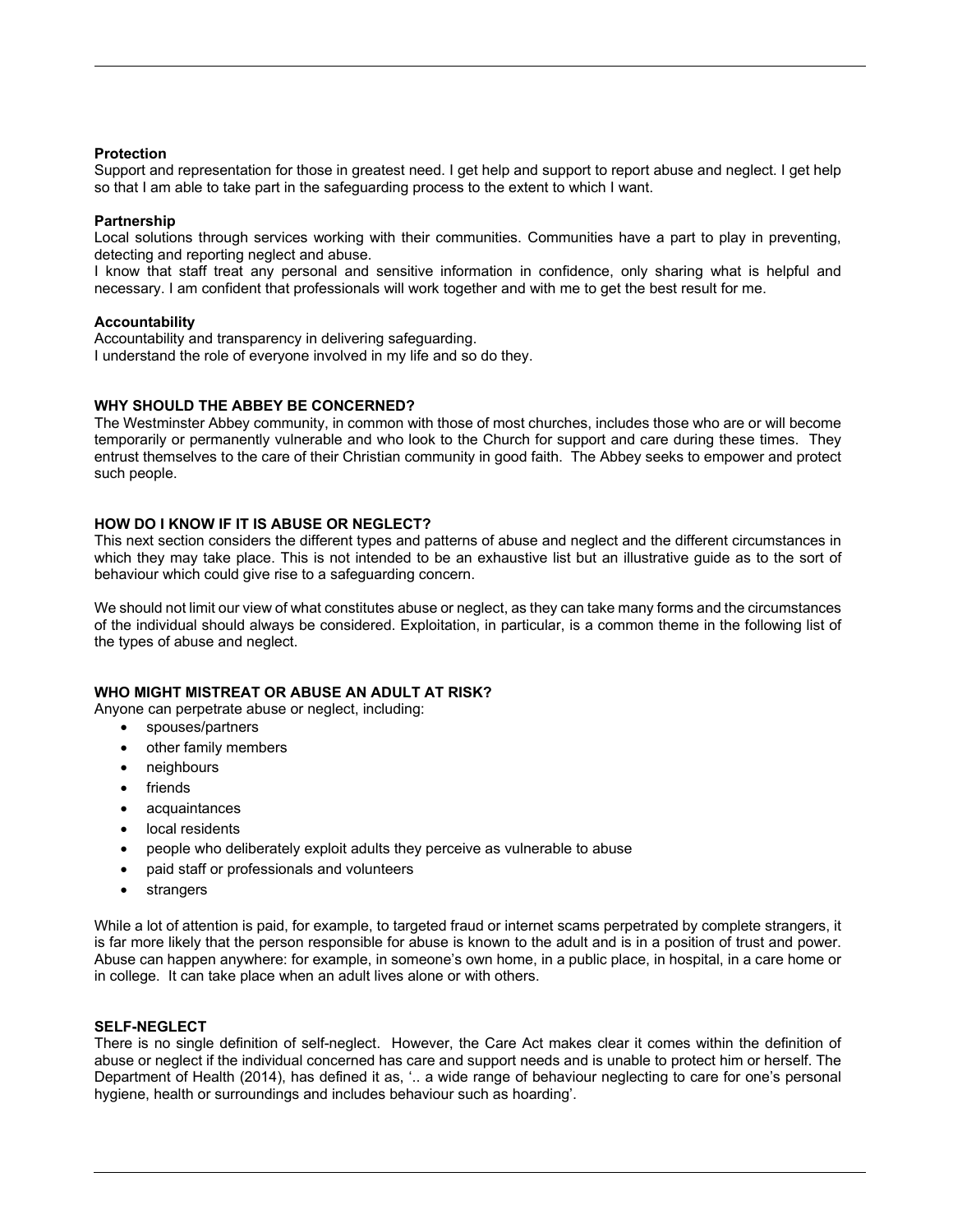### **SAFEGUARDING ADULTS BOARDS (SABs)**

Westminster City Council has set up a Safeguarding Adults Board (SAB). The main objective of the SAB is to assure itself that local safeguarding arrangements and partners act to help and protect adults in its area. It oversees and leads adult safeguarding across the City and is interested in a range of matters that contribute to the prevention of abuse and neglect. These include the safety of patients in its local health services, quality of local care and support services, effectiveness of prisons and approved premises in safeguarding offenders and awareness and responsiveness of further education services.

A SAB has 3 core duties:

- it must publish a strategic plan for each financial year that sets how it will meet its main objective and what the members will do to achieve this.
- it must publish an annual report detailing what the SAB has done during the year to achieve its main objective and implement its strategic plan,
- it must conduct any safeguarding adults review (SAR) in accordance with the Act.

Sharing the right information, at the right time, with the right people, is fundamental to good practice in safeguarding adults, though this is often complex. The Care Act 2014 emphasises the need to empower people, to balance choice and control for individuals against preventing harm and reducing risk, and to respond proportionately to safeguarding concerns.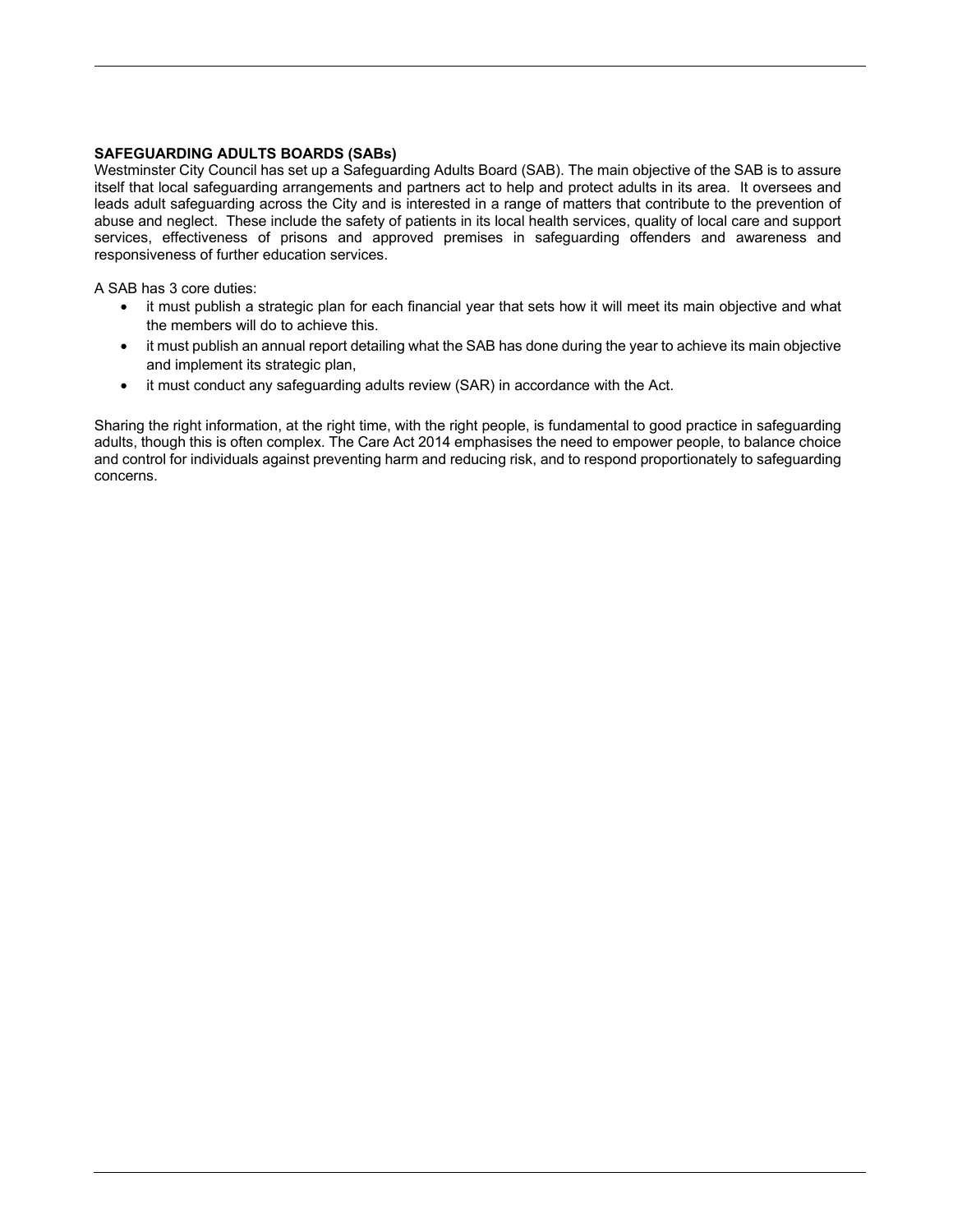## **Categories of Abuse and Neglect**

Ten categories of abuse have been identified with an additional eleventh in this document: Spiritual. Any or all of these may be carried out as the result of: deliberate intent and targeting of adults, negligence or ignorance. The examples of abuse and possible indicators are taken from The Social Care Institute for Excellence (SCIE) 'At a glance guide 69: Adult safeguarding: Types and indicators of abuse' published in January 2015.

## **PHYSICAL ABUSE**

Types of physical abuse

- Assault, hitting, slapping, punching, kicking, hair-pulling, biting, pushing
- Rough handling
- Scalding and burning
- Physical punishments
- Inappropriate or unlawful use of restraint
- Making someone purposefully uncomfortable (e.g. opening a window and removing blankets)
- Involuntary isolation or confinement
- Misuse of medication (e.g. over-sedation)
- Forcible feeding or withholding food
- Unauthorised restraint, restricting movement (e.g. tying someone to a chair)

Possible indicators of physical abuse

- No explanation for injuries or inconsistency with the account of what happened
- Injuries are inconsistent with the person's lifestyle
- Bruising, cuts, welts, burns and/or marks on the body or loss of hair in clumps
- Frequent injuries
- Unexplained falls
- Subdued or changed behaviour in the presence of a particular person
- Signs of malnutrition
- Failure to seek medical treatment or frequent changes of GP

## **DOMESTIC VIOLENCE OR ABUSE**

Domestic violence or abuse can be characterised by any of the indicators of abuse outlined in this briefing relating to:

- psychological
- physical
- sexual
- **financial**
- emotional.

Domestic violence and abuse includes any incident or pattern of incidents of controlling, coercive or threatening behaviour, violence or abuse between those aged 16 or over who are or have been, intimate partners or family members regardless of gender or sexuality. It also includes so called 'honour' -based violence, female genital mutilation and forced marriage.

Coercive or controlling behaviour is a core part of domestic violence. Coercive behaviour can include:

- acts of assault, threats, humiliation and intimidation
- harming, punishing, or frightening the person
- isolating the person from sources of support
- exploitation of resources or money
- preventing the person from escaping abuse
- regulating everyday behaviour.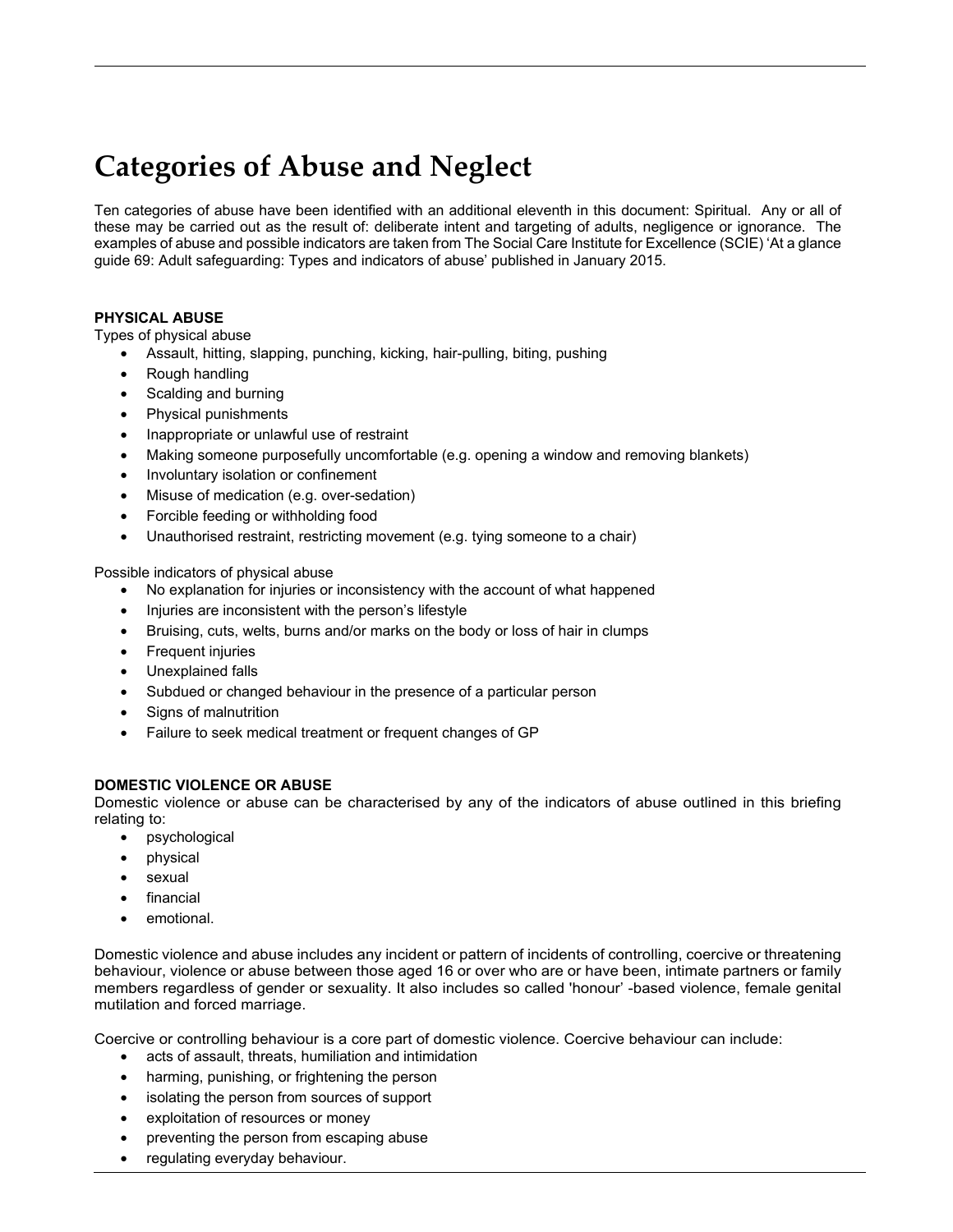Possible indicators of domestic violence or abuse

- Low self-esteem
- Feeling that the abuse is their fault when it is not
- Physical evidence of violence such as bruising, cuts, broken bones
- Verbal abuse and humiliation in front of others
- Fear of outside intervention
- Damage to home or property
- Isolation not seeing friends and family
- Limited access to money.

## **SEXUAL ABUSE**

### *No one should enter into a sexual relationship with someone for whom they have pastoral responsibility or when they are in any position of trust with someone.*

Types of sexual abuse

- Rape, attempted rape or sexual assault
- Inappropriate touch anywhere
- Non- consensual masturbation of either or both persons
- Non- consensual sexual penetration or attempted penetration of the vagina, anus or mouth
- Any sexual activity to which the person lacks the capacity to consent
- Inappropriate looking, sexual teasing or innuendo or sexual harassment
- Sexual photography or forced use of pornography or witnessing of sexual acts
- Indecent exposure

Possible indicators of sexual abuse

- Bruising, particularly to the thighs, buttocks and upper arms and marks on the neck
- Torn, stained or bloody underclothing
- Bleeding, pain or itching in the genital area
- Unusual difficulty in walking or sitting
- Foreign bodies in genital or rectal openings
- Infections, unexplained genital discharge, or sexually transmitted diseases
- Pregnancy in a woman who is unable to consent to sexual intercourse
- The uncharacteristic use of explicit sexual language or significant changes in sexual behaviour or attitude
- Incontinence not related to any medical diagnosis
- Self-harming
- Poor concentration, withdrawal, sleep disturbance
- Excessive fear/apprehension of, or withdrawal from, relationships
- Fear of receiving help with personal care
- Reluctance to be alone with a particular person.

## **EMOTIONAL OR PSYCHOLOGICAL ABUSE**

Types of psychological or emotional abuse

- Enforced social isolation preventing someone accessing services, educational and social opportunities and seeing friends
- Removing mobility or communication aids or intentionally leaving someone unattended when they need assistance
- Preventing someone from meeting their religious and cultural needs
- Preventing the expression of choice and opinion
- Failure to respect privacy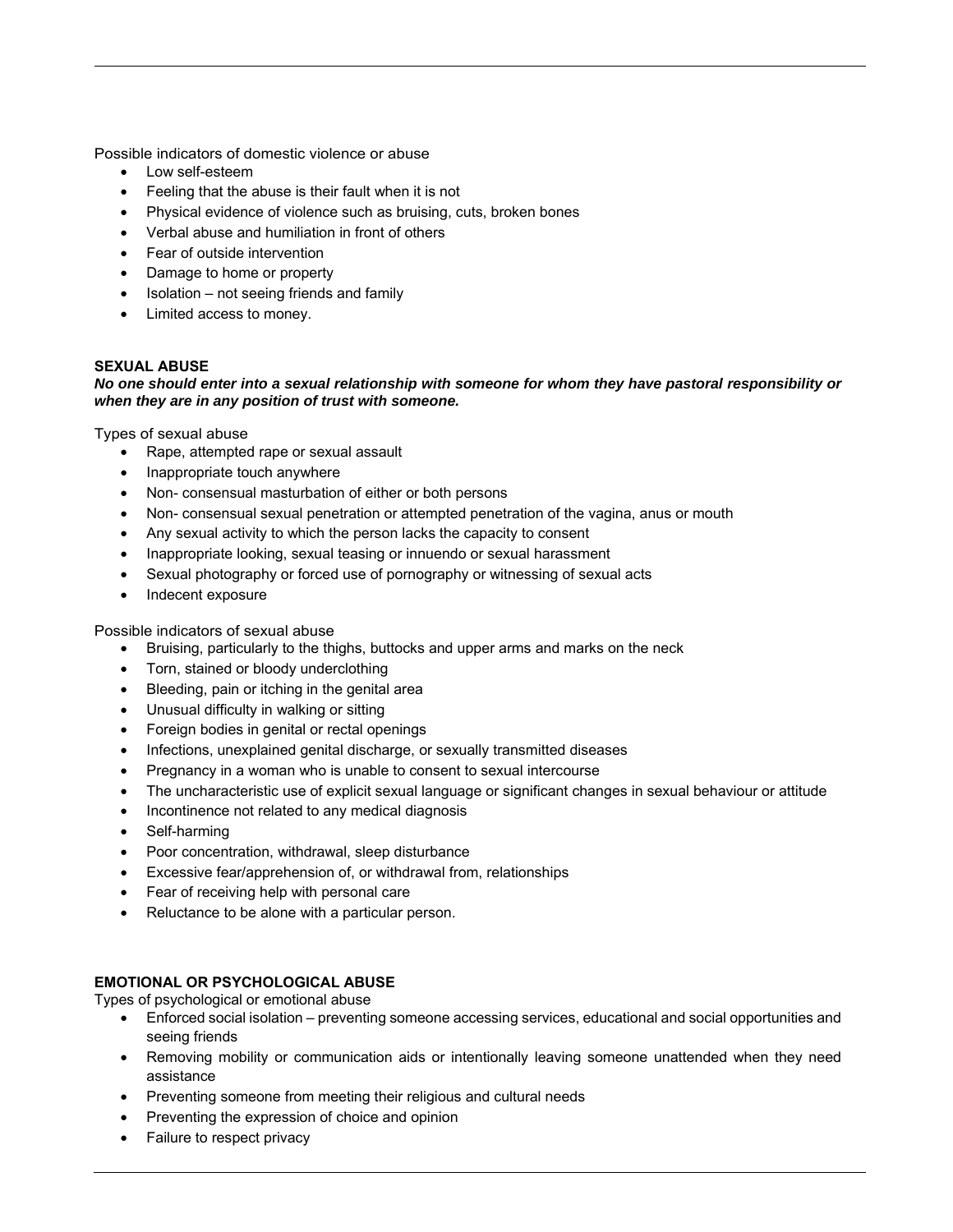- Preventing stimulation, meaningful occupation or activities
- Intimidation, coercion, harassment, use of threats, humiliation, bullying, swearing or verbal abuse
- Addressing a person in a patronising or infantilising way
- Threats of harm or abandonment
- Cyber bullying.

Possible indicators of psychological or emotional abuse

- An air of silence when a particular person is present
- Withdrawal or change in the psychological state of the person
- Insomnia
- Low self-esteem
- Uncooperative and aggressive behaviour
- A change of appetite, weight loss/gain
- Signs of distress: tearfulness, anger
- Apparent false claims, by someone involved with the person, to attract unnecessary treatment.

## **FINANCIAL ABUSE OR MATERIAL ABUSE**

Types of financial or material abuse

- Theft of money or possessions
- Fraud, scamming
- Preventing a person from accessing their own money, benefits or assets
- Employees taking a loan from a person using the service
- Undue pressure, duress, threat or undue influence put on the person in connection with loans, wills, property, inheritance or financial transactions
- Arranging less care than is needed to save money to maximise inheritance
- Denying assistance to manage/monitor financial affairs
- Denying assistance to access benefits
- Misuse of personal allowance in a care home
- Misuse of benefits or direct payments in a family home
- Someone moving into a person's home and living rent free without agreement or under duress
- False representation, using another person's bank account, cards or documents
- Exploitation of a person's money or assets, e.g. unauthorised use of a car
- Misuse of a power of attorney, deputy, appointeeship or other legal authority
- Rogue trading e.g. unnecessary or overpriced property repairs and failure to carry out agreed repairs or poor workmanship.

Possible indicators of financial or material abuse

- Missing personal possessions
- Unexplained lack of money or inability to maintain lifestyle
- Unexplained withdrawal of funds from accounts
- Power of attorney or lasting power of attorney (LPA) being obtained after the person has ceased to have mental capacity
- Failure to register an LPA after the person has ceased to have mental capacity to manage their finances, so that it appears that they are continuing to do so
- The person allocated to manage financial affairs is evasive or uncooperative
- The family or others show unusual interest in the assets of the person
- Signs of financial hardship in cases where the person's financial affairs are being managed by a court appointed deputy, attorney or LPA
- Recent changes in deeds or title to property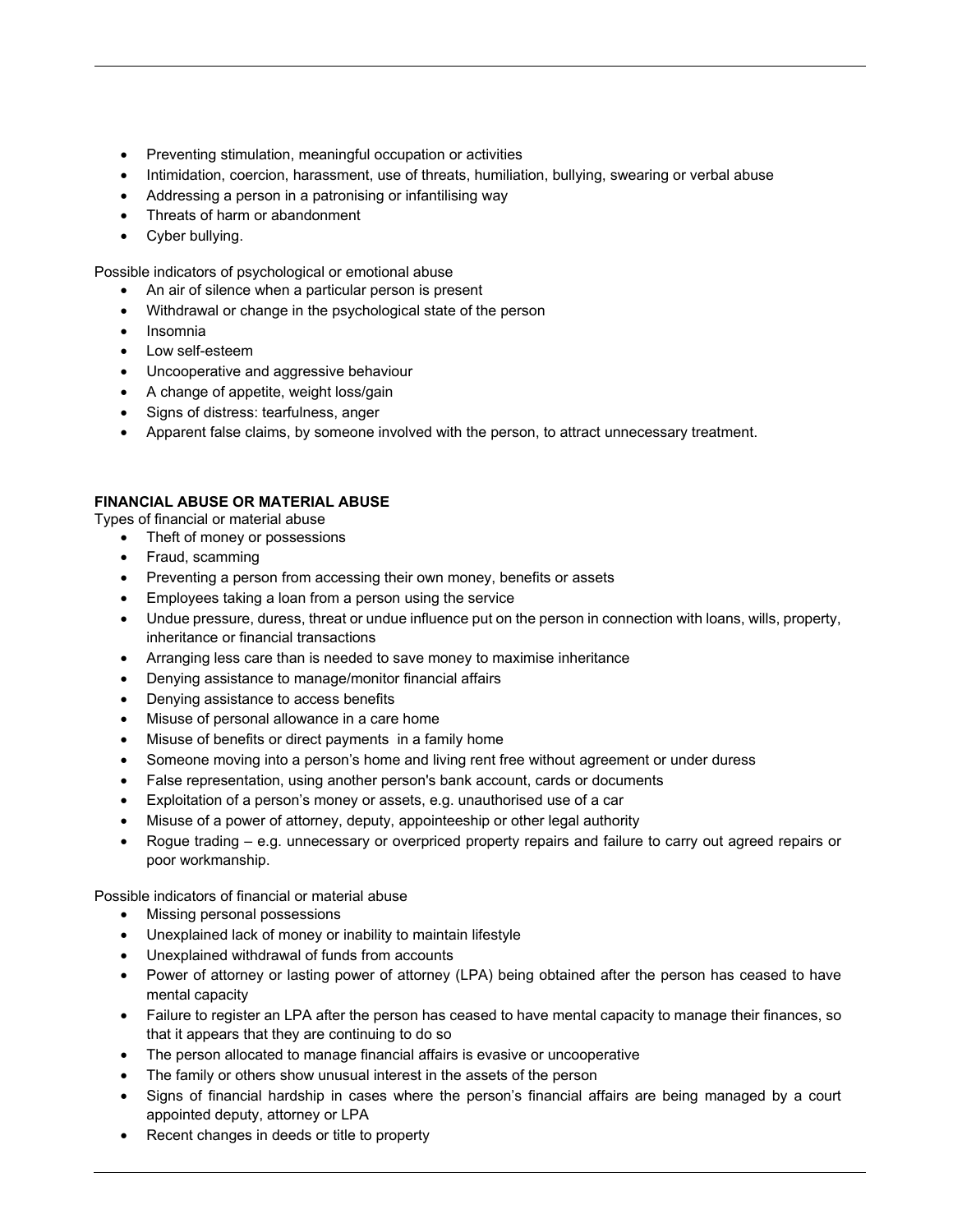- Rent arrears and eviction notices
- A lack of clear financial accounts held by a care home or service
- Failure to provide receipts for shopping or other financial transactions carried out on behalf of the person
- Disparity between the person's living conditions and their financial resources, e.g. insufficient food in the house
- Unnecessary property repairs.

## **MODERN SALVERY**

Types of modern slavery

• Human trafficking

- Forced labour
- Domestic servitude
- Sexual exploitation, such as escort work, prostitution and pornography
- Debt bondage being forced to work to pay off debts that realistically they never will.

Possible indicators of modern slavery

- Signs of physical or emotional abuse
- Appearing to be malnourished, unkempt or withdrawn
- Isolation from the community, seeming under the control or influence of others
- Living in dirty, cramped or overcrowded accommodation and or living and working at the same address
- Lack of personal effects or identification documents
- Always wearing the same clothes
- Avoidance of eye contact, appearing frightened or hesitant to talk to strangers
- Fear of law enforcers.

#### **DISCRIMINATORY ABUSE**

Types of discriminatory abuse

- Unequal treatment based on age, disability, gender reassignment, marriage and civil partnership, pregnancy and maternity, race, religion and belief, sex or sexual orientation (known as 'protected characteristics' under the Equality Act 2010)
- Verbal abuse, derogatory remarks or inappropriate use of language related to a protected characteristic
- Denying access to communication aids, not allowing access to an interpreter, signer or lip-reader
- Harassment or deliberate exclusion on the grounds of a protected characteristic
- Denying basic rights to healthcare, education, employment and criminal justice relating to a protected characteristic
- Substandard service provision relating to a protected characteristic.

Possible indicators of discriminatory abuse

- The person appears withdrawn and isolated
- Expressions of anger, frustration, fear or anxiety
- The support on offer does not take account of the person's individual needs in terms of a protected characteristic.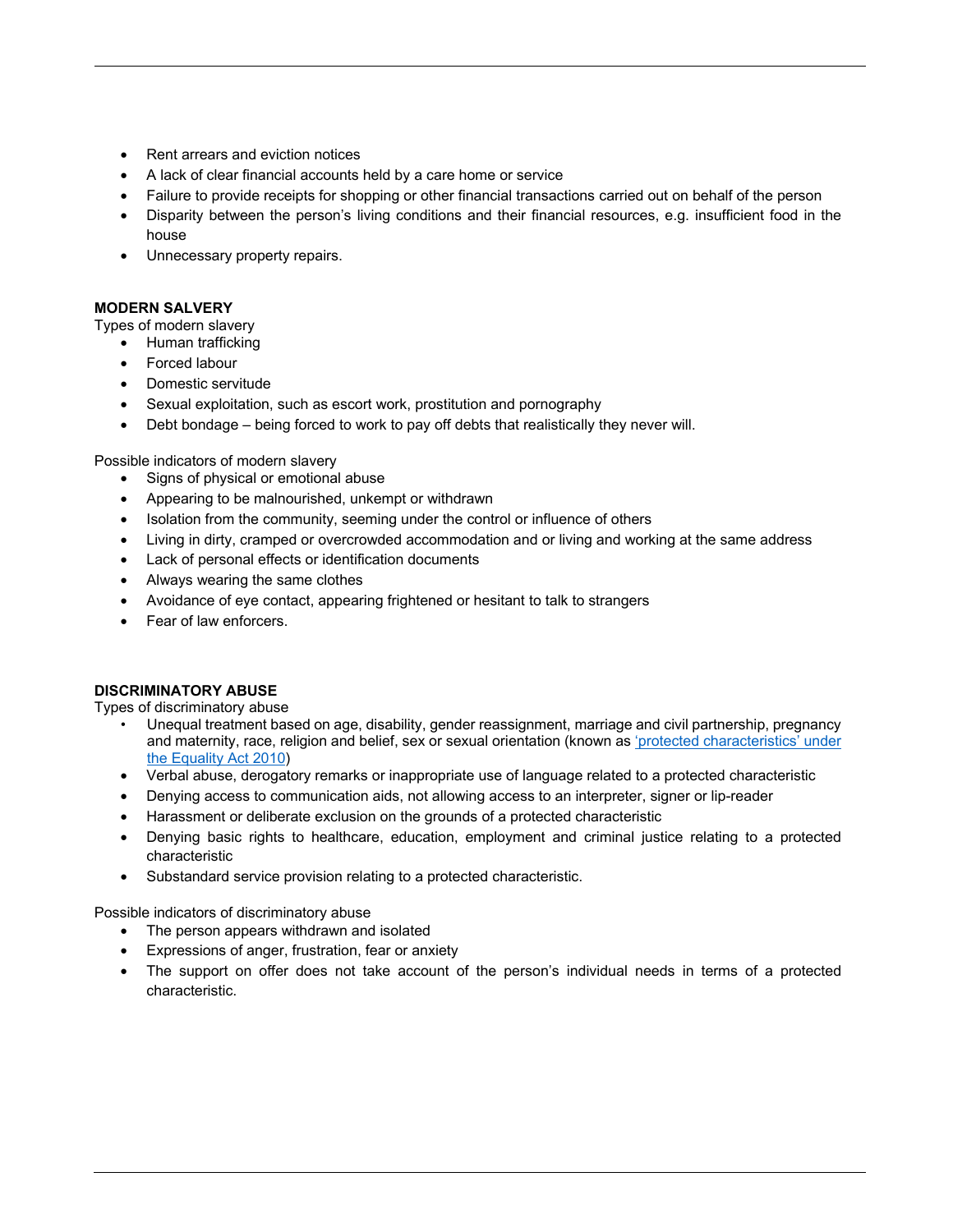## **ORGANISATIONAL OR INSITITIONAL ABUSE**

Types of organisational or institutional abuse

- Discouraging visits or the involvement of relatives or friends
- Run-down or overcrowded establishment
- Authoritarian management or rigid regimes
- Lack of leadership and supervision
- Insufficient staff or high turnover resulting in poor quality care
- Abusive and disrespectful attitudes towards people using the service
- Inappropriate use of restraints
- Lack of respect for dignity and privacy
- Failure to manage residents with abusive behaviour
- Not providing adequate food and drink, or assistance with eating
- Not offering choice or promoting independence
- Misuse of medication
- Failure to provide care with dentures, spectacles or hearing aids
- Not taking account of individuals' cultural, religious or ethnic needs
- Failure to respond to abuse appropriately
- Interference with personal correspondence or communication
- Failure to respond to complaints.

Possible indicators of organisational or institutional abuse

- Lack of flexibility and choice for people using the service
- Inadequate staffing levels
- People being hungry or dehydrated
- Poor standards of care
- Lack of personal clothing and possessions and communal use of personal items
- Lack of adequate procedures
- Poor record-keeping and missing documents
- Absence of visitors
- Few social, recreational and educational activities
- Public discussion of personal matters
- Unnecessary exposure during bathing or using the toilet
- Absence of individual care plans
- Lack of management overview and support.

## **NEGLECT OR ACTS OF OMMISSION**

Types of neglect and acts of omission

- Failure to provide or allow access to food, shelter, clothing, heating, stimulation and activity, personal or medical care
- Providing care in a way that the person dislikes
- Failure to administer medication as prescribed
- Refusal of access to visitors
- Not taking account of individuals' cultural, religious or ethnic needs
- Not taking account of educational, social and recreational needs
- Ignoring or isolating the person
- Preventing the person from making their own decisions
- Preventing access to glasses, hearing aids, dentures, etc.
- Failure to ensure privacy and dignity.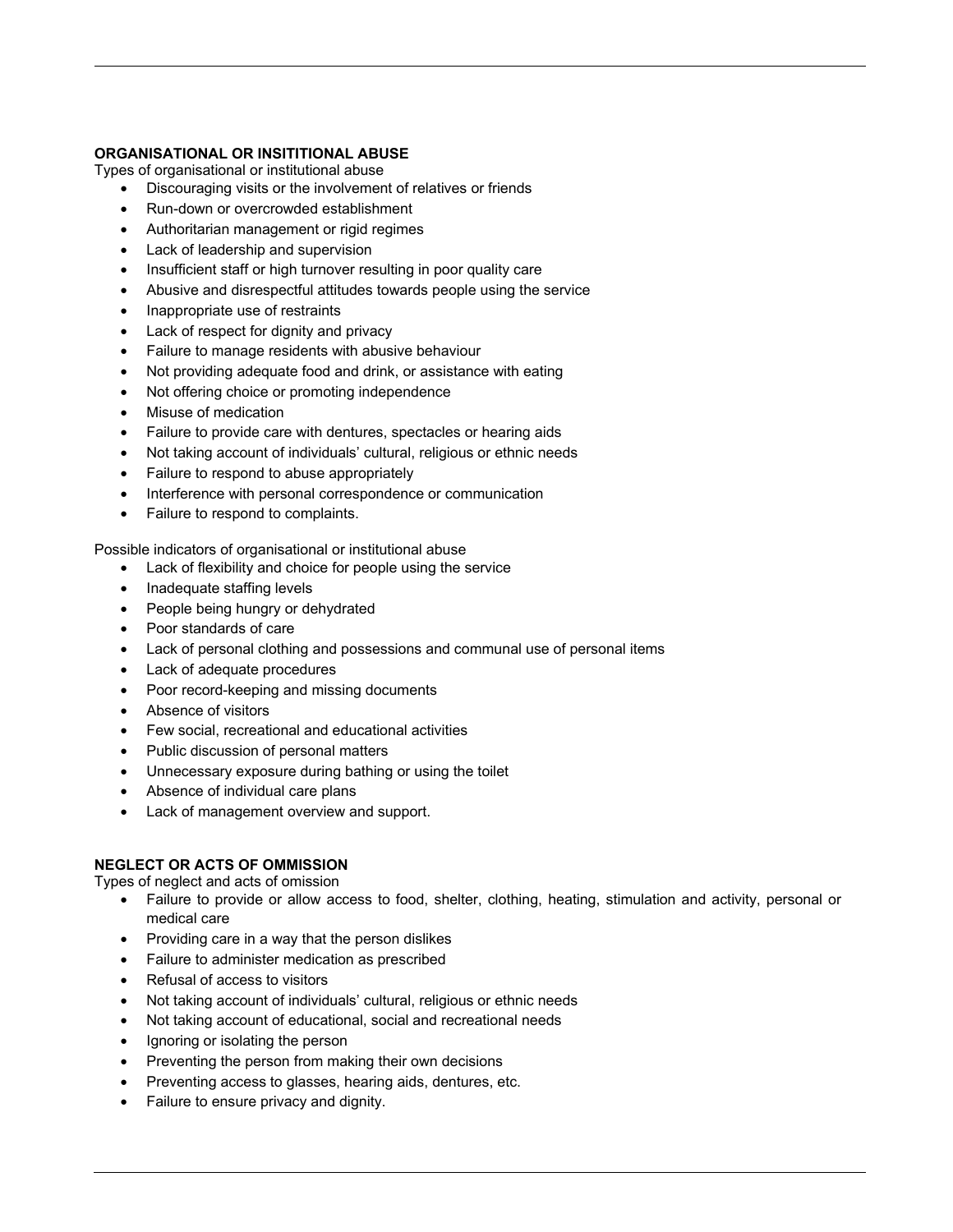Possible indicators of neglect and acts of omission

- Poor environment dirty or unhygienic
- Poor physical condition and/or personal hygiene
- Pressure sores or ulcers
- Malnutrition or unexplained weight loss
- Untreated injuries and medical problems
- Inconsistent or reluctant contact with medical and social care organisations
- Accumulation of untaken medication
- Uncharacteristic failure to engage in social interaction
- Inappropriate or inadequate clothing.

## **SELF-NEGLECT**

Types of self-neglect

- Lack of self-care to an extent that it threatens personal health and safety
- Neglecting to care for one's personal hygiene, health or surroundings
- Inability to avoid self-harm
- Failure to seek help or access services to meet health and social care needs
- Inability or unwillingness to manage one's personal affairs.

### Indicators of self-neglect

- Very poor personal hygiene
- Unkempt appearance
- Lack of essential food, clothing or shelter
- Malnutrition and/or dehydration
- Living in squalid or unsanitary conditions
- Neglecting household maintenance
- Hoarding
- Collecting a large number of animals in inappropriate conditions
- Non-compliance with health or care services
- Inability or unwillingness to take medication or treat illness or injury.

## **SPIRITUAL ABUSE**

Within faith communities harm can be caused by the inappropriate use of religious belief or practices. This can include the misuse of the authority of leadership, penitential discipline, oppressive teaching, or intrusive healing and deliverance ministries, which may result in both adults at risk and children experiencing physical, emotional, or sexual harm.

The Abbey will avoid any practice which could be seen as an attempt to 'force' religious values or behaviours onto vulnerable people. Additionally, spiritual abuse may include attempts to direct what people believe and do, and to deny choices.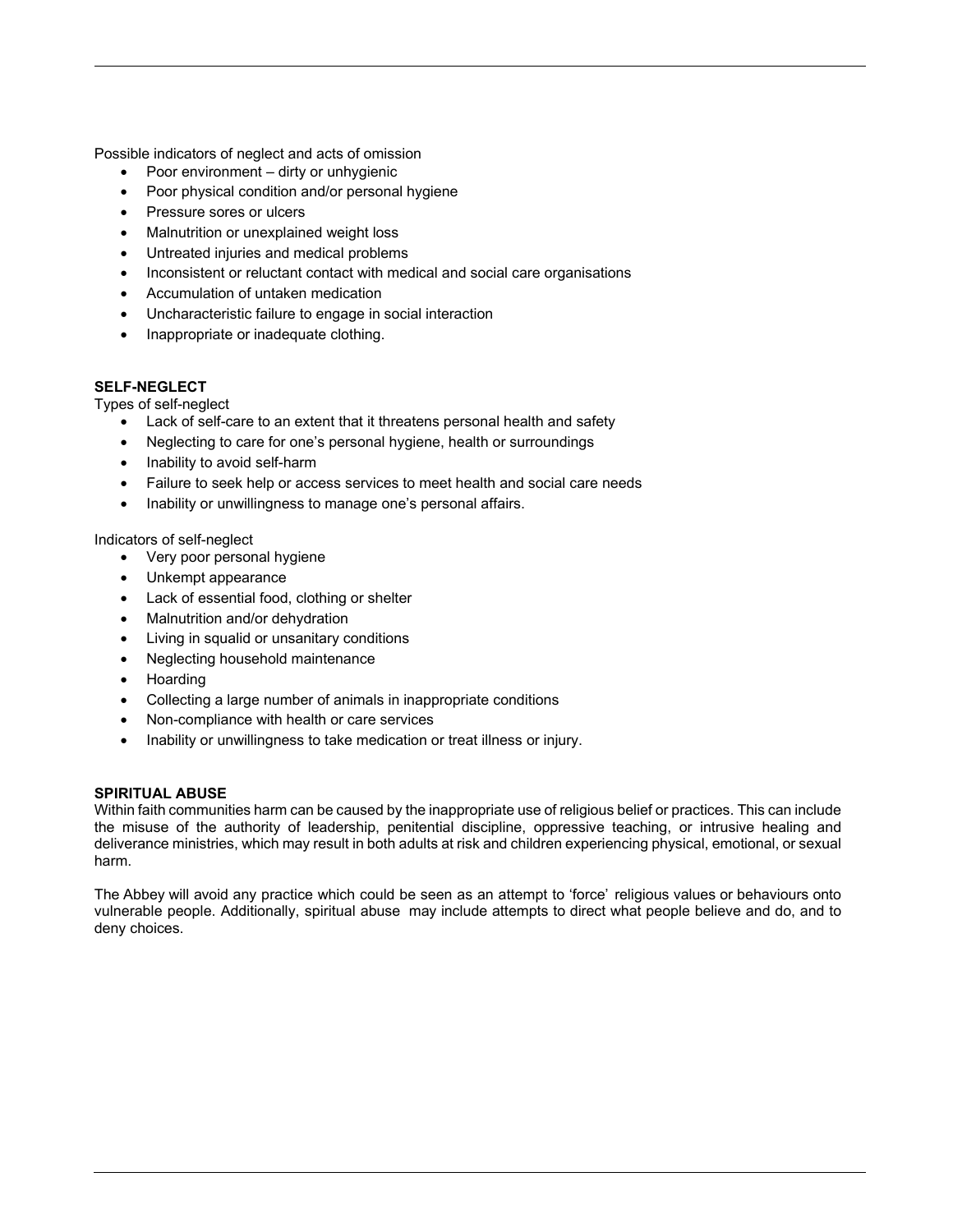## **Procedures following Disclosure or Concern**

## **WHAT TO DO WITH DISCLOSURES AND CONCERNS**

The safeguarding of adults at risk is everybody's responsibility and concerns about people at risk can emerge in a number of ways. Those working for or on behalf of Westminster Abbey should be alert to possible signs of abuse and neglect. If they observe anything that makes them uneasy they should seek advice and report concerns to the appropriate authorities. It is better to take action before harm occurs. It is possible that non-current abuse could be disclosed as part of the pastoral process. The process for responding to non-current abuse is the same as for current abuse (even when the alleged perpetrator is deceased) and advice should be sought from the Abbey Safeguarding Officer or Adviser. Where there are anxieties about the consequences of seeking advice or reporting concerns this can happen under the terms of the Concerns at Work (Whistleblowing) Policy or through the independent helplines provided by Thirty one Eight and the NSPCC.

The safeguarding flow diagram on page 9 will guide your response. The Abbey Safeguarding Advisor is available to help you in these decisions as is Thirty One Eight, via their 24 hour helpline 0303 003 111, and the NSPCC via their 24 hour helpline 0808 800 5000.

The core actions that should always be taken are:

- take any emergency action needed to alleviate any immediate risk to life or limb
- make a brief factual note of what you have seen, heard or become concerned about (within an hour when possible)
- listen, don't ask any leading questions and treat all information confidentially
- discuss your concerns with one of the Safeguarding Officers or Leads
- ensure safeguarding action is taken, supporting the adult, if they have capacity, to make a referral when this is the action they choose to take.

 All situations of non-current, actual or suspected abuse should be reported without delay (within 24 hours) to the Abbey Safeguarding Advisor and her advice sought.

## **CONFIDENTIALITY AND INFORMATION SHARING**

Confidentiality is an important principle that enables people to feel safe in sharing their concerns and to ask for help. However, the right to confidentiality is not absolute. Sharing relevant information with the right people at the right time is vital to good safeguarding practice.

- information will only be shared on a 'need to know' basis when it is in the interests of the adult
- confidentiality must not be confused with secrecy
- informed consent should be obtained but, if this is not possible and other adults are at risk of abuse or neglect, it may be necessary to override the requirement
- it is inappropriate for agencies to give assurances of absolute confidentiality in cases where there are concerns about abuse, particularly in those situations when other adults may be at risk

Any disclosure made by an adult at risk of abuse or neglect or any concerns that become apparent must be treated with sensitivity and any sharing of information must be carried out on a strictly 'need to know' basis. The first priority should always be to ensure the safety and protection of adults at risk and Church guidance advises, "Where a vulnerable person is judged to be at risk of significant harm or an adult is likely to harm themselves or others, usually it will be legally possible, appropriate and highly desirable to disclose relevant information to the public authorities for the sake of protecting that vulnerable person'' (The House of Bishops guidance 'Promoting a Safe Church' 2006). All concerns therefore should in the first instance be passed to the Abbey Safeguarding Officer within 24 hours.

The Empowerment principle referred to earlier should always be considered with people being supported and encouraged to make their own decisions and informed consent so they can say: I am asked what I want as the outcomes from the safeguarding process and these directly inform what happens.

It is appropriate to ascertain the wishes of the vulnerable person about what they want to do about the situation, explaining the boundaries of confidentiality. However, care should be taken if telling the vulnerable person what you are going to do could make them more vulnerable or at further risk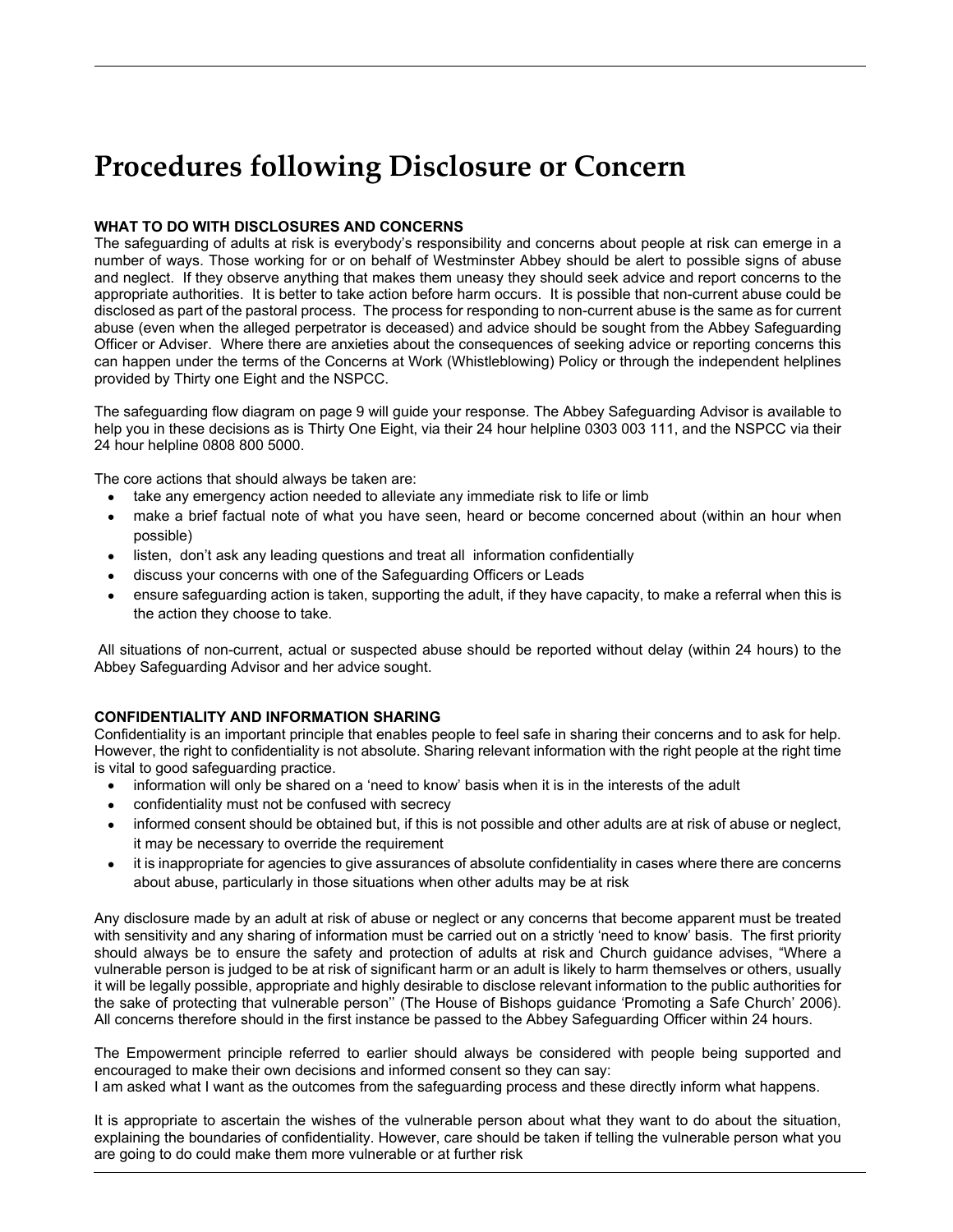### **RESPONDING TO CONCERNS AND DISCLOSURES**

There are many reasons why individuals do not disclose abuse or neglect, perhaps personal or family reasons or fear. Some people blame themselves for what has happened or make excuses for their 'abusers' particularly where they rely on them for care, support, shelter or companionship. Fear of 'getting a loved one into trouble' or losing contact with them altogether may be very real. Consequently victims may refuse to speak to the police, especially in the initial stages even if the situation is extremely serious.

If someone tells you about abuse or neglect or you have concerns about an adult at risk, your role is to respond sensitively and provide support. Ascertain what the vulnerable person wants to do about the situation and consult the Abbey Safeguarding Officer within 24 hours. The use of diagrams and sketches is often very useful in trying to accurately record a concern. Date and sign your notes and keep them safe.

In emergency situations (where you believe that the adult will be further harmed if left in their current situation) contact the police, ambulance or social services immediately and inform the Abbey Safeguarding Officer as soon as possible but always within 24 hours. Make a record immediately afterwards and always let the police know all that you have seen and done in responding to the situation.

Do:

- assure them you are taking them seriously
- stay calm, the person concerned is likely to be anxious and need reassuring
- listen attentively and accept what is being said, your role is to pass on the concern
- let the person tell you in their own words, avoid any assumptions or suggesting explanations
- keep any questions to a minimum
- record what is said and seen using their own words or actions
- let them know that you have a duty to speak to your Church Safeguarding Officer about the situation and that their concerns may have to be shared with others who could have a part to play in protecting them (this should be done within 24 hours)
- reassure them that they will be fully involved in any decisions about what will happen next
- explain that you will try to take steps to protect them from further harm

Do Not:

- press for more details, someone more appropriate may do this at a later point
- be judgmental, jump to conclusions or voice your own opinion
- do not promise to keep secrets or keep complete confidentiality
- discuss the information with the alleged abuser
- attempt to deal with the problem alone, or try to investigate it

These simple actions will help to protect an adult at risk against further abuse and neglect.

|              | <b>Policy Updates</b> |
|--------------|-----------------------|
| Temi Olusola | March 2019            |
|              |                       |
|              |                       |
|              |                       |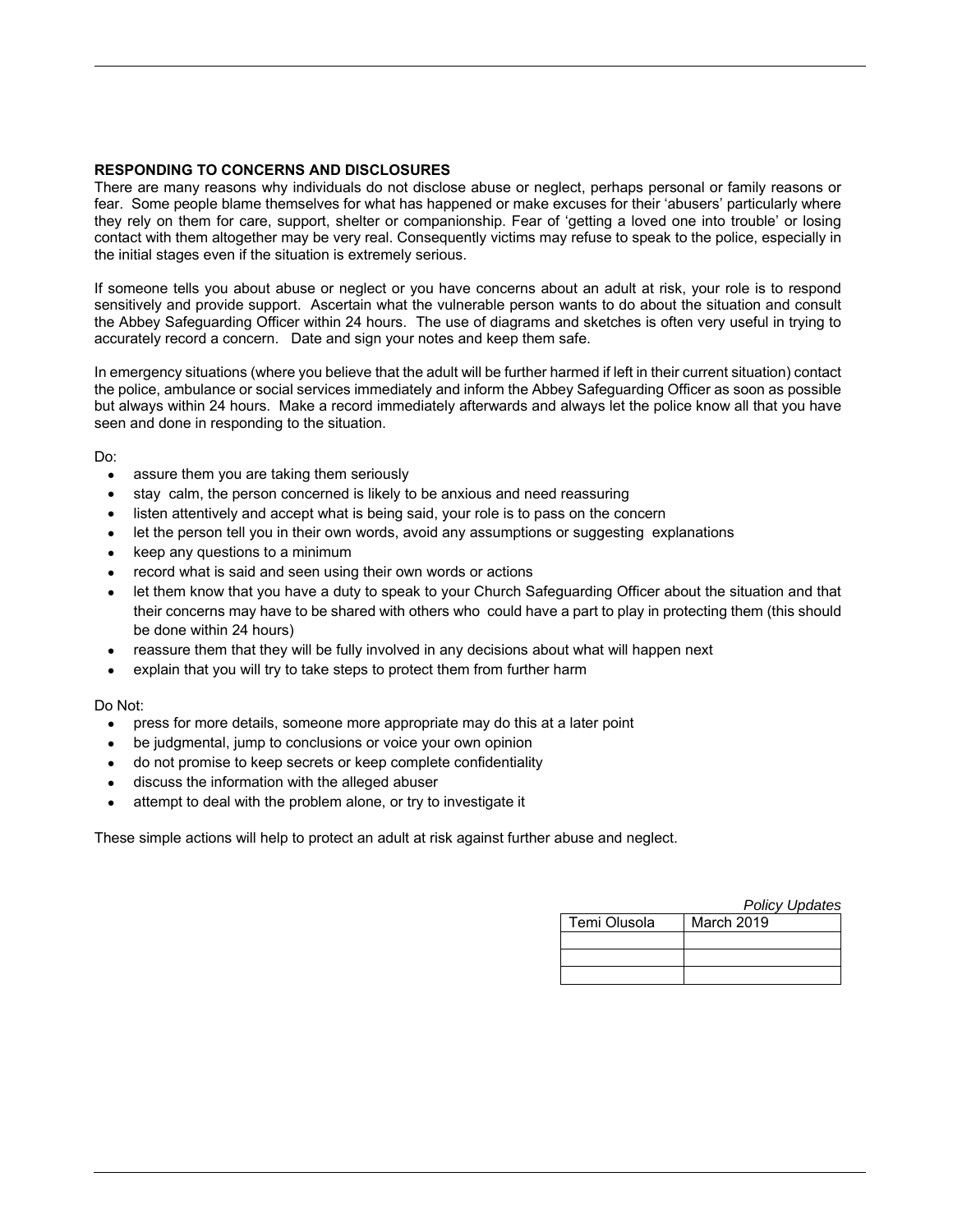## **Appendix 1**

## **Useful sources of information**

*Church of England Policy Statements* 

- Promoting a Safer Church; House of Bishops policy statement (2017)
- Promoting a Safe Church (safeguarding policy for adults) 2006

## *Church of England Practice Guidance*

- Responding Well to Domestic Abuse (2017)
- Safeguarding Training & Development Practice Guidance (2017)
- DBS Eligibility and related matters Frequently Asked Questions (2017)
- Safer Recruitment (2016)
- Responding to Serious Safeguarding Situations (2015)
- Risk Assessment for Individuals who may Pose Risk to Children or Adults (2015)
- Safeguarding in Religious Communities (2015)
- Responding Well to those who have been sexually abused (2011)

#### *London-related documents*

London multi-agency policy and procedures

The Association of Directors of Adult Social Services (ADASS), NHS London, the Metropolitan Police, and the London Clinical Commissioning Council have produced 'London multi-agency safeguarding policy and procedures' (2015). This can be found at the SCIE link below.

www.scie.org.uk/adults/safeguarding/policies/